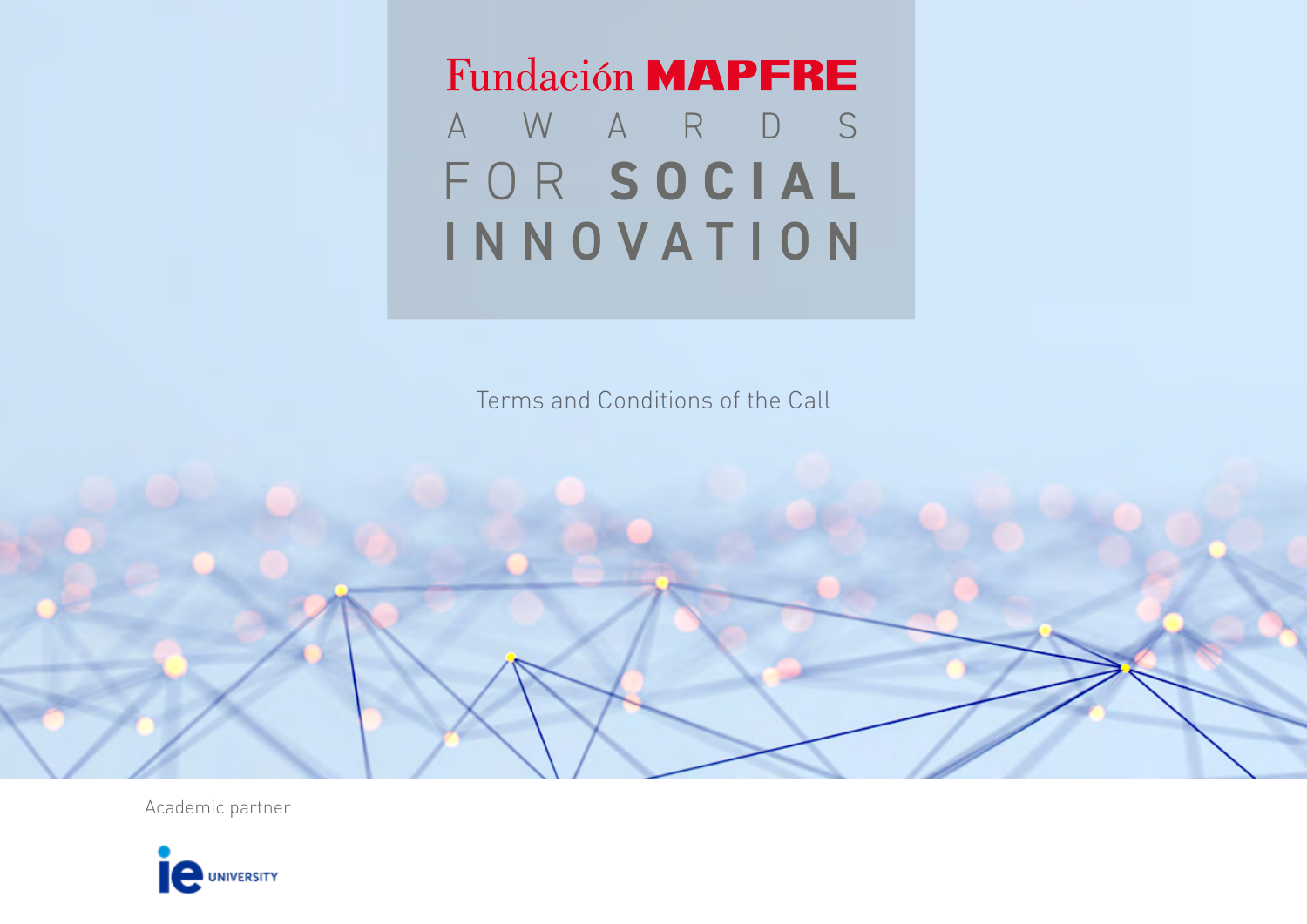### 1. INTRODUCTION

Fundación MAPFRE is launching the fifth edition of the **Fundación MAPFRE Awards for Social Innovation** in collaboration with the business school IE University, which looks after the academic side. The two organizations, which are global leaders in their respective areas of expertise, are joining forces in this edition to support innovative initiatives that offer significant potential for social impact. Together, they seek to work with communities of social innovators in their geographical regions of reference to identify projects with the best chance of effecting social transformation and to give them a game-changing boost.

The three geographical regions targeted by the awards this 5th edition are Brazil, the rest of Latin America, and Europe.

The objective of the **Fundación MAPFRE Awards for Social Innovation** is to facilitate the development of proposals that, by their very nature, resolve and improve specific aspects of the world in which we live. At this year's awards, these aspects focus on three specific categories: 1) Prevention and Mobility, 2) Senior economy, and 3) Health improvement and digital technology (e-Health).

Out of all the projects proposed from each of the three regions specified above, nine projects will be selected (three in each category, one for each of the three regions). The representatives of the finalist projects will receive support from a mentor and region-wide publicity for their project.

The nine finalist projects will take part in the grand final and their projects will be widely publicized in social profiles and both the online and offline media, among other supports. Each of the promoters of the three winning projects (one in each category) will be awarded in addition a cash prize of €40,000 in accordance with the terms and conditions specified in Point 9. They will also receive support from a coach specializing in presentation skills, a PR and communications expert, an expert in growing social innovation projects, and free professional consultancy in relation to the business aspects of their respective projects.

This competition therefore offers all the necessary support in a variety of key aspects to the representatives of the 9 finalist projects, from which the three winners will emerge.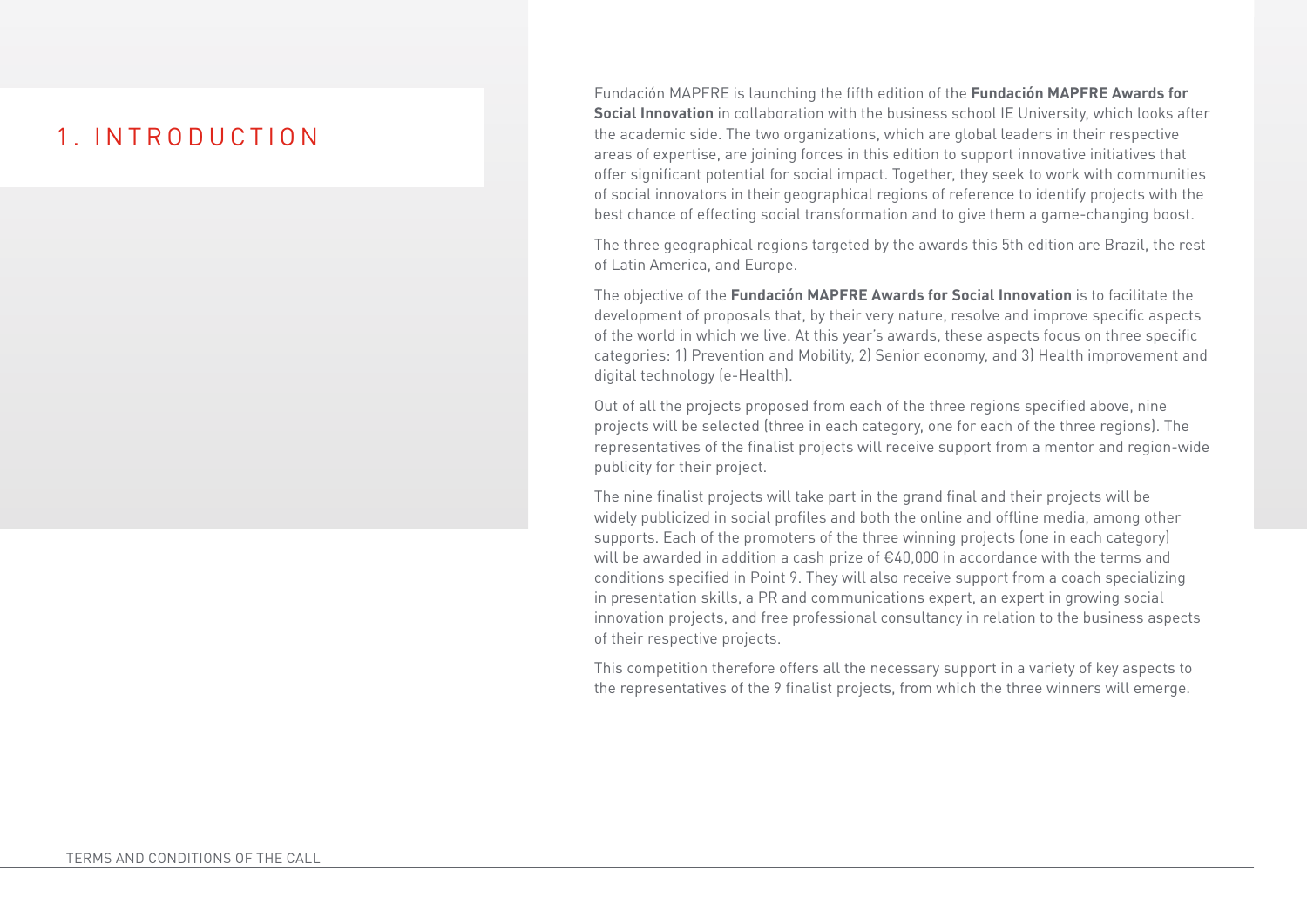### 1. INTRODUCTION

These aspects are:

- **a. Promotion:** This entails publicizing and disseminating information on the finalists and winners through a variety of channels.
- **b. Communication and Public Relations:** This consists of supporting, guiding and assisting the selected finalists so they can make the most of the opportunities of increased exposure and contacts that the awards will engender. This support will be provided through expert mentors, in addition to all the exposure they will get in the innovation ecosystem as a result of their participation in the grand final.

#### **c. Funding:**

- $\bullet$  Exposure to potential sources of funding: The finalist projects will be presented to a jury, private investors and other potential backers during the grand final.
- $\bullet$  Cash prize: The promotors of the wining projects, one per category, will receive a cash prize of €40,000 from Fundación MAPFRE in the form of a donation.
- $\bullet$  Travel and accommodation expenses for the representative of the finalist projects to attend the events arranged as part of the competition (consisting of a trip for the person designated as the project's representative, who will be responsible for presenting the project at the grand final). If, for reasons of public health or social instability, and at the sole discretion of Fundación MAPFRE, it is decided that the event should take place with the remote attendance of all or part of the projects, there will be no compensation whatsoever for the withdrawal of these expenses, either in cash or in kind, and Fundación MAPFRE will have no obligation to invest in any other activity related to this call.
- **d. Professional support for competitors:** Online mentoring for the representatives of the finalists, who must commit to actively participate in this support program as described in these Terms and Conditions.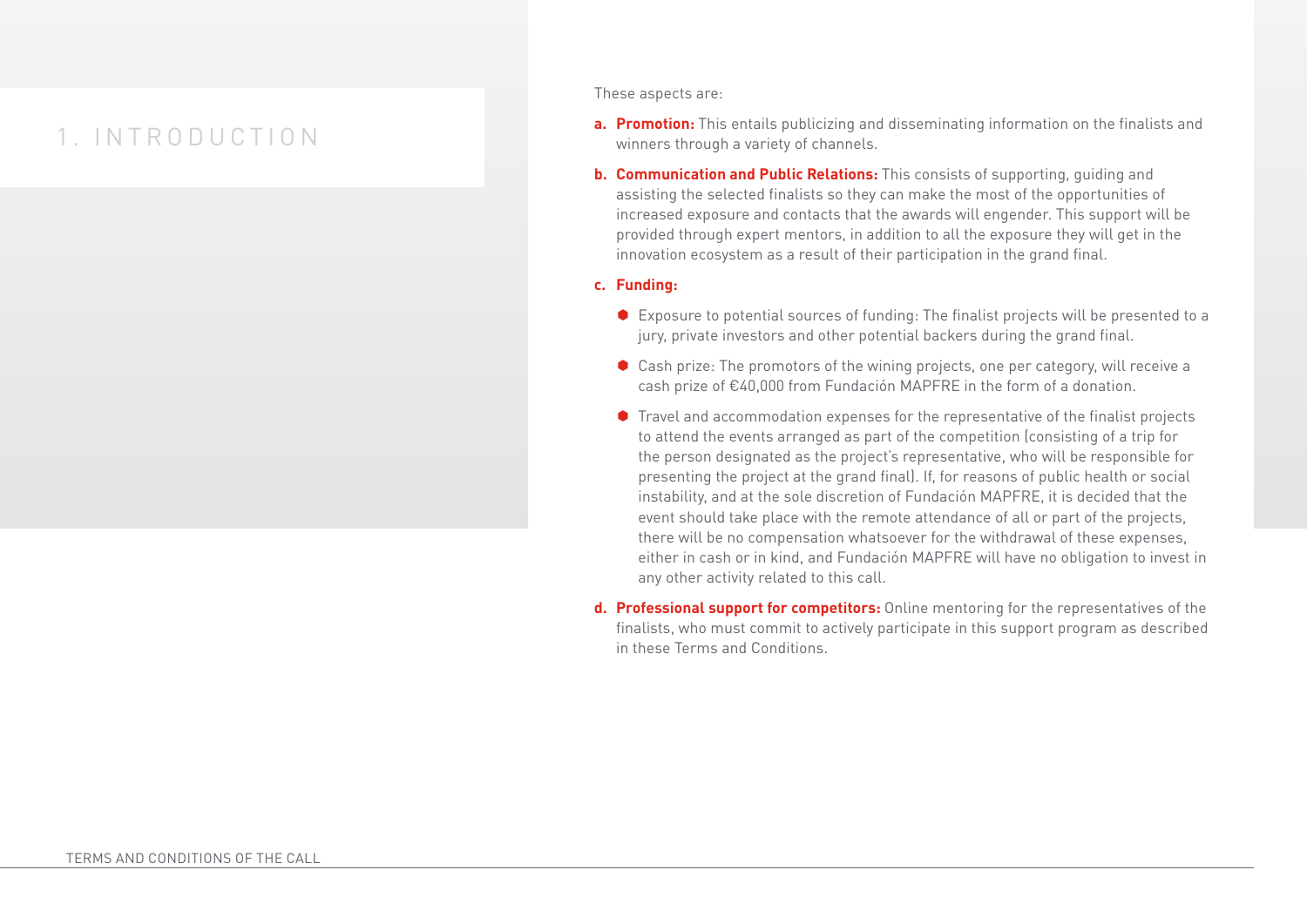Projects and initiatives related to the social innovation ecosystem that are submitted by their promotors, whether entrepreneurs or not, will be accepted for entry to the competition, provided they meet the requirements detailed in Point 3 of these Terms and Conditions.

These projects or initiatives can be a spin-off from a university or from any other individual or entity that supports them, whether it has the legal structure of a trading company, foundation, association or similar entity in the country of origin, provided that they meet the assessment criteria set forth in these Terms and Conditions.

By way of example, project promotors might be university or business school students, scientists, researchers, university teaching staff or entrepreneurs with an innovative projects – i.e. either natural persons (whether individuals or professionals) or legal entities, provided they meet the requirements set forth in Point 3 of these Terms and Conditions.

Each project must be fall within at least one of the following three categories:

### **A. PREVENTION AND MOBILITY**

Fundación MAPFRE has worked tirelessly for more than 25 years on the prevention of accidental injuries, with a particular focus on those resulting from road traffic accidents. Despite this, traffic accident injuries are the main cause of death worldwide in children and young people aged between 5 and 29, according to the WHO. The vast majority of these injuries, like any other accidental injury, are largely preventable.

This category aims to publicly recognize and implement the initiatives and solutions that help to build safer societies and prevent road and any other type of accidents, at all times within the sphere of accidental injuries.

#### **Focus areas:**

#### **1. Prevention of accidental injuries:**

- 2.1. Prevention of fires and burns
- 2.2. Prevention of household injuries
- 2.3. Prevention of childhood injuries of every kind
- **2. Safe and sustainable mobility**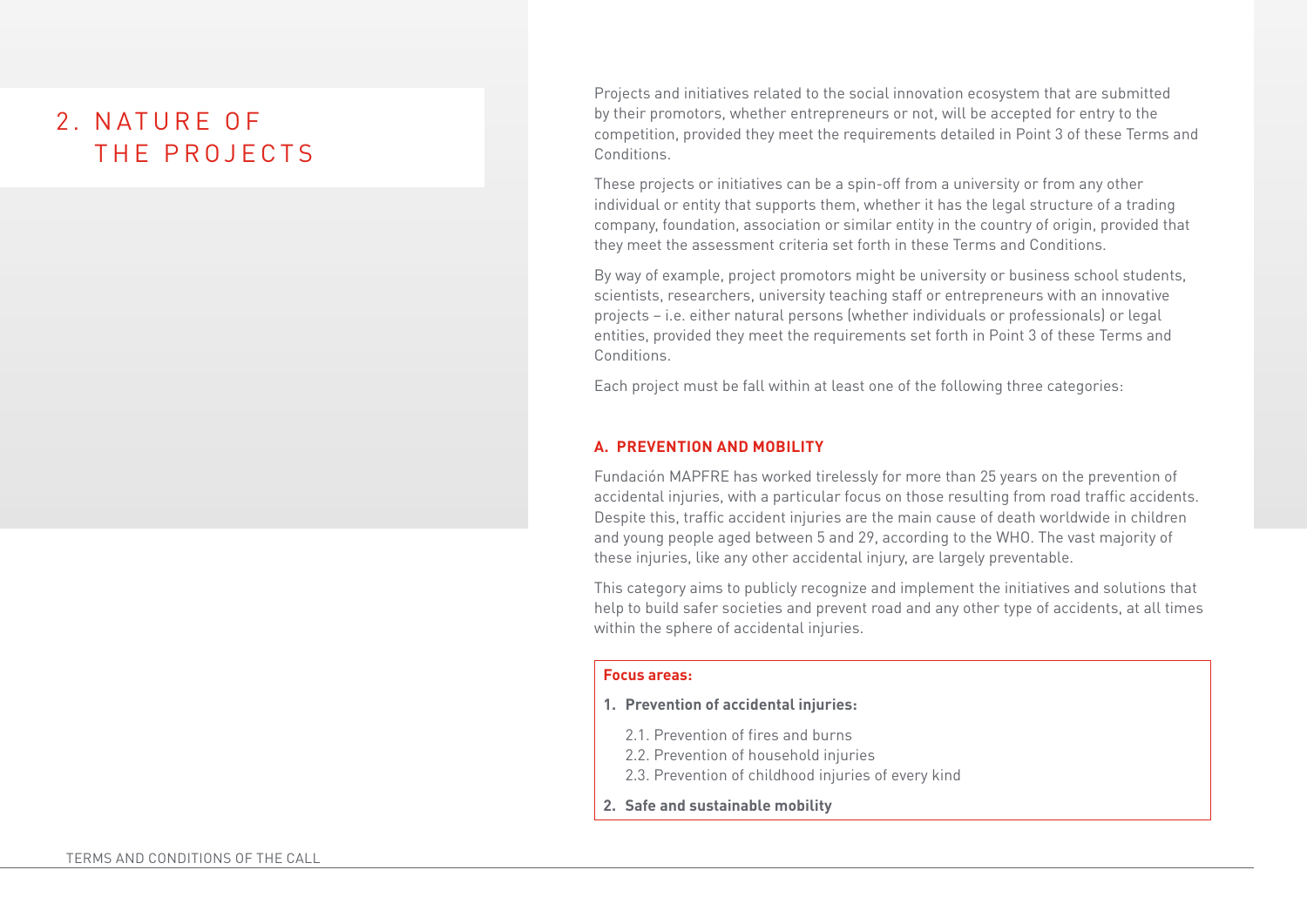- **1. Prevention of accidental injuries:** The solutions should have the following objectives:
	- $\bullet$  To reduce the risk of everyday accidents that might result in injuries
	- $\bullet$  To minimize the consequences of any injuries that accidents may cause
	- $\bullet$  To instill a greater social culture of injury prevention as part of societal wellbeing
	- $\bullet$  To make prevention accessible to every stratum of society.

#### **Some examples:**

- $\bullet$  Educational tools for preparing household evacuation plans.
- $\bullet$  The design of tools that fulfil their basic function without posing a risk to their users (e.g. a knife that does not represent a hazard to the fingers of its user).
- Systems that reduce the risk of falling for extrinsic causes or which minimize the risk of injury in the event of a fall.
- $\bullet$  The design of toys or play areas that demonstrably reduce the risk of any kind of injury to children while continuing to fulfill the purposes of physical and cognitive development and encouraging curiosity, creativity and independence.
- Educational innovation, based on the use of new technologies in the field of accidental injury prevention.
- **2. Safe and sustainable mobility.** The solutions should have the following objectives:
	- $\bullet$  To reduce the risk of accidents that may lead to injury when people are traveling.
	- $\bullet$  To minimize the consequences of any injuries these accidents may cause.
	- $\bullet$  To instill a greater social culture of injury prevention as part of societal wellbeing.
	- $\bullet$  To make prevention accessible to every stratum of society.
	- $\bullet$  That the different mobility options are environmentally-friendly.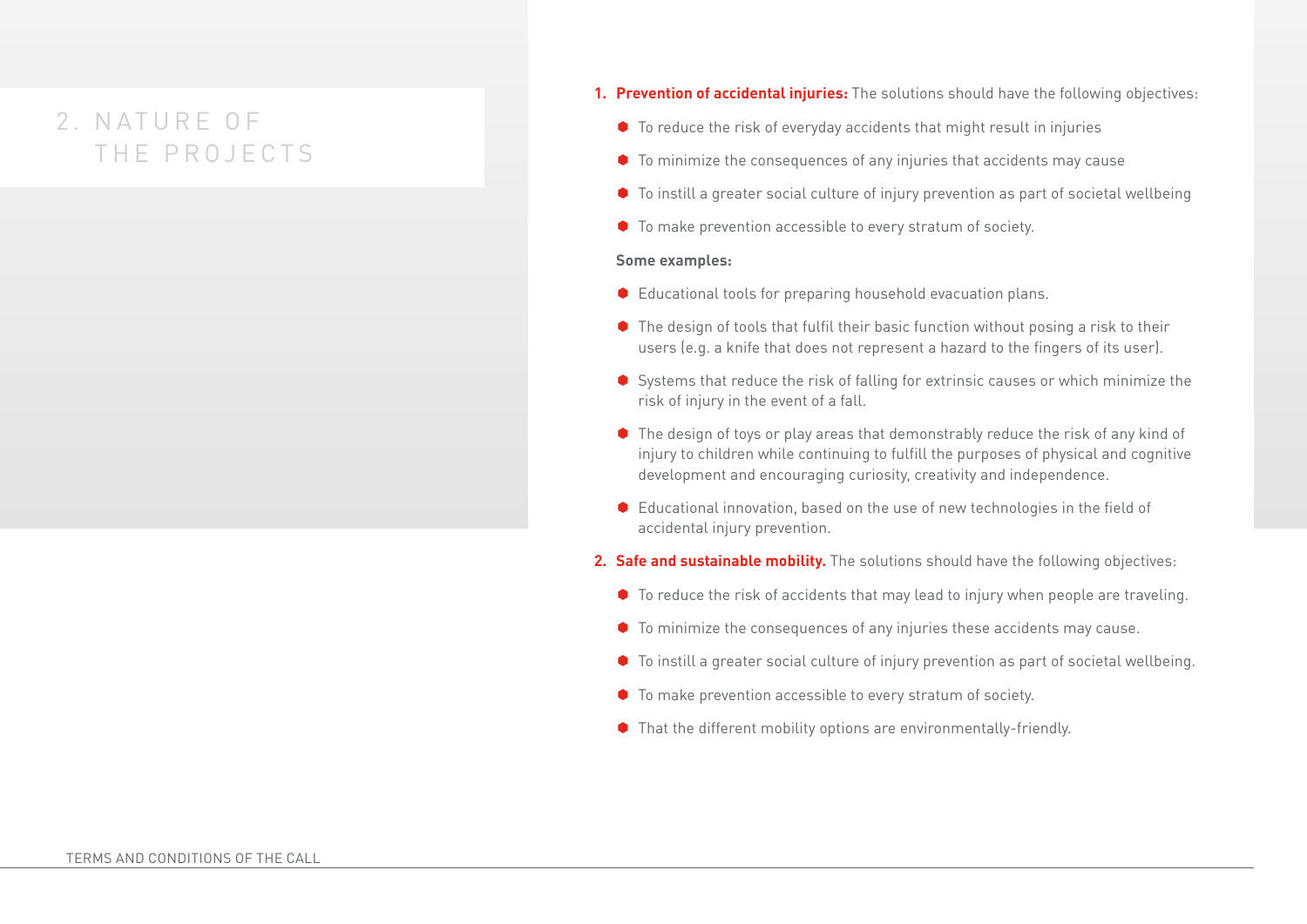#### **Some examples:**

- $\bullet$  Support systems that warn drivers in the event of a risk or hazard (such as when a driver is about to jump a red light).
- $\bullet$  Systems that generally improve the safety of vulnerable users of the public highway.
- $\bullet$  Strategies that can identify a decline in the driver's ability to drive safely.
- $\bullet$  Systems that reduce the risk of falling for extrinsic causes or which minimize the risk of injury in the event of a fall.
- $\bullet$  Technologies aimed at improving the transport safety of the most vulnerable groups: children, people with functional diversity, cyclists, elderly users of the public highway, personal or urban mobility vehicles, motorcyclists, etc.
- $\bullet$  Disruptive initiatives in the field of environmental sustainability associated with Smart Cities through mobility which represent a net improvement in road safety.
- $\bullet$  Innovative projects that allow vehicles to communicate with their surroundings to improve road safety (V2X).

### **B. SENIOR ECONOMY**

Fundación MAPFRE strongly believes that the demographic challenge we are currently facing presents society as a whole with some great opportunities, given that the adult population needs specific solutions to improve their quality of life and continue playing an active role in society.

The aim of this category is to promote and publicize unusual initiatives that offer solutions for the 55-75 age group in the areas described in the phenomenon that the Foundation calls "Ageingnomics", aka the senior economy or the silver economy.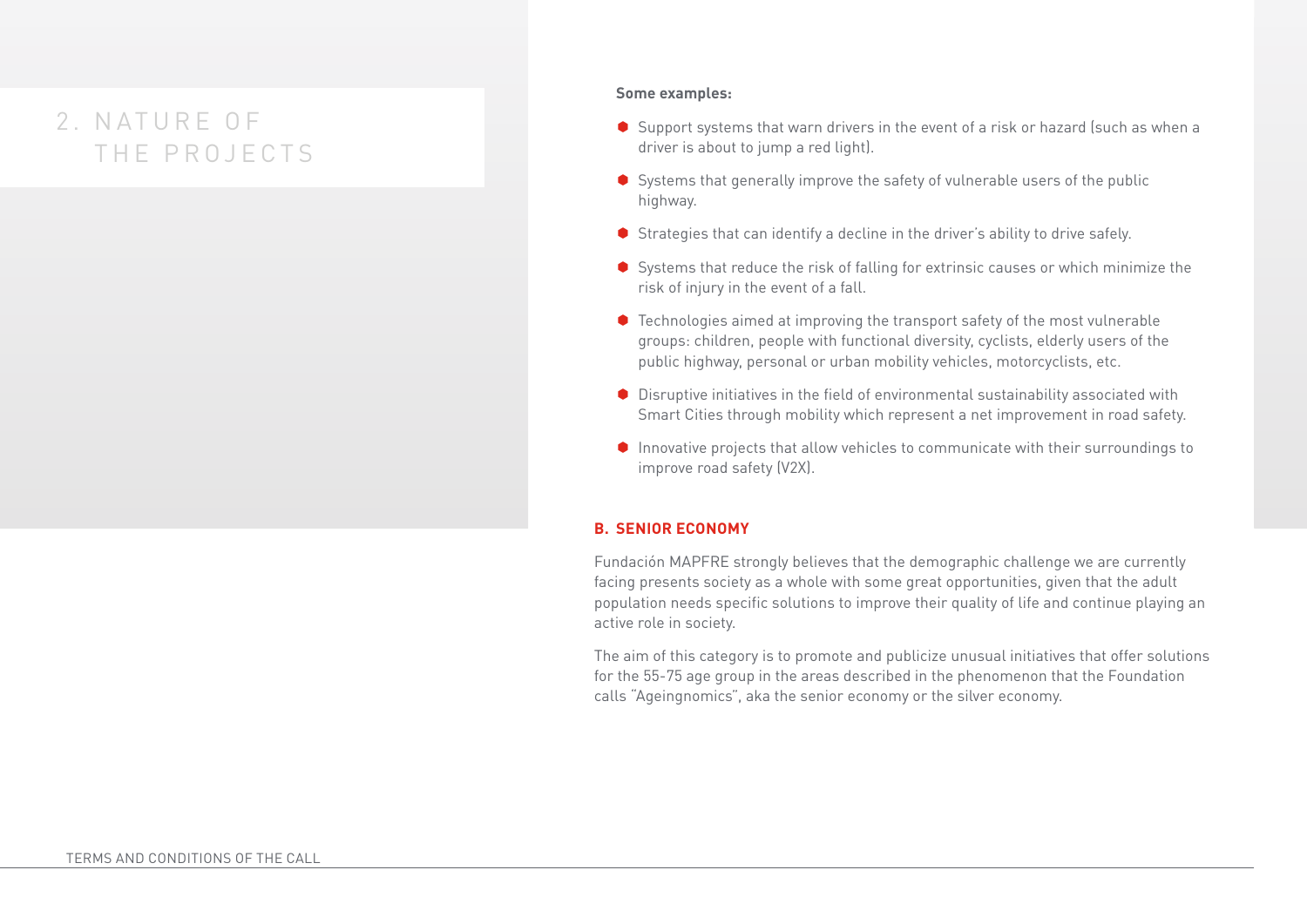#### **Focus areas:**

- **1. Training and employment**
- **2. Social protection: from work to retirement, financial education**
- **3. Leisure and free time**
- **4. Other: housing, fashion, improving infrastructures in towns and cities**
- **1. Training and employment:** the solutions should have the following objectives:
	- $\bullet$  To promote training and skills development to increase adult employability so that people can extend their working life or start a business, if this is their wish.
	- $\bullet$  To promote training that helps to reduce the technological gap in this age group.
	- To support generational inclusion models to promote employment and selfemployment so this age group can maintain and/or complement their source/s of income.

#### **Some examples:**

- $\bullet$  Technological platforms for upskilling.
- $\bullet$  Services that help adults in the 55-75 age group to gain additional qualifications.
- $\bullet$  Initiatives that help to identify business opportunities to encourage senior entrepreneurship.
- ◆ Programs to encourage companies to retain or recruit senior talent.
- **2. Social protection:** from work to retirement, financial education. The solutions should have the following objectives:
	- $\bullet$  Protection and security to enable people to deal with the challenge of quality retirement when the time comes.
	- $\bullet$  Financial education targeted at longevity.

#### **Some examples:**

- $\bullet$  Financial solutions that facilitate the release of real estate assets
- $\bullet$  Services to facilitate lifelong savings
- $\bullet$  Initiatives to raise awareness of people in general and companies in particular of the need for foresight in view of our ever-increasing life expectancy.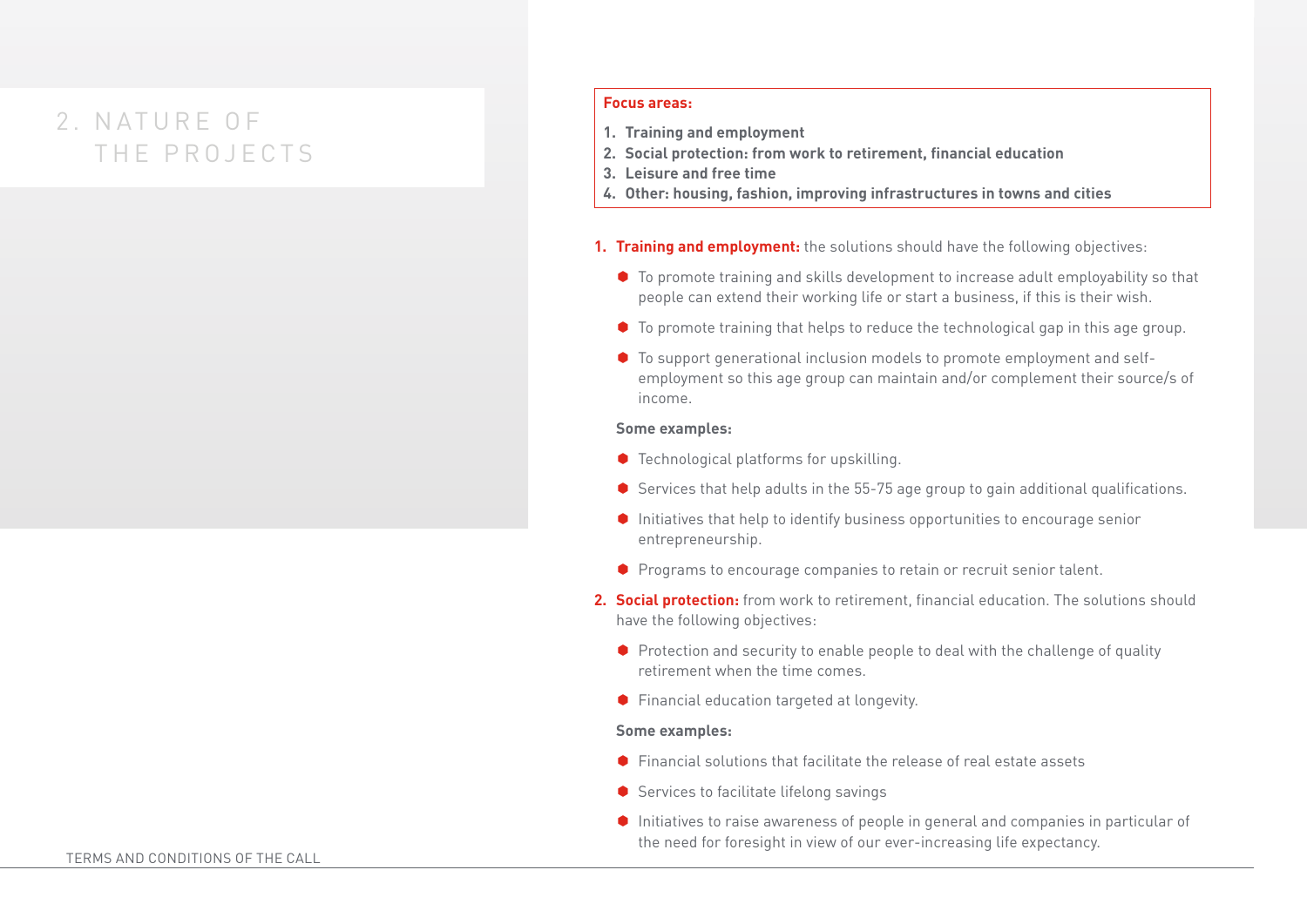**3. Leisure and free time:** These initiatives should be targeted at the personal growth of the senior segment through culture, recreation, and enjoyment of their free time.

#### **Some examples:**

- $\bullet$  Initiatives that provide leisure and entertainment solutions for this age group.
- $\bullet$  Projects that encourage lifelong learning in this age group, with training programs and initiatives that are tailored to their needs (higher education, vocational training, and executive education).
- $\bullet$  Services that encourage the socialization of seniors and help to solve potential loneliness issues in this age group.
- **4. Oher:** Housing, fashion, improving the infrastructures of towns and cities. The initiatives should be targeted at improving the quality of life of senior citizens/the elderly.

#### **Some examples:**

- $\bullet$  New products and services that make it easier for elderly people to stay in their homes.
- $\bullet$  Technologies that make life in the home easier for adults in the 55-75 age group.
- $\bullet$  New smart fabrics and clothing and footwear designs that help adults in the 55-75 to feel comfortable without relinquishing fashion.
- $\bullet$  Initiatives to make regions more age-friendly to adults in the 55-75 age group and older.

### **C. HEALTH IMPROVEMENT AND DIGITAL TECHNOLOGY (E-HEALTH)**

The incorporation in recent decades of new technologies in the field of health is bringing about important advances in the prevention, diagnosis, follow-up and treatment of patients. This has had a direct impact on increased life expectancy, quality of life, and the safety of healthcare procedures. Additionally, e-health offers great opportunities to help better understand our lifestyles and take personal control of certain diseases.

This category aims to promote and publicize initiatives that use technology (e-health) to help people enjoy a healthier life and assist in the prevention, diagnosis, treatment and follow-up of diseases.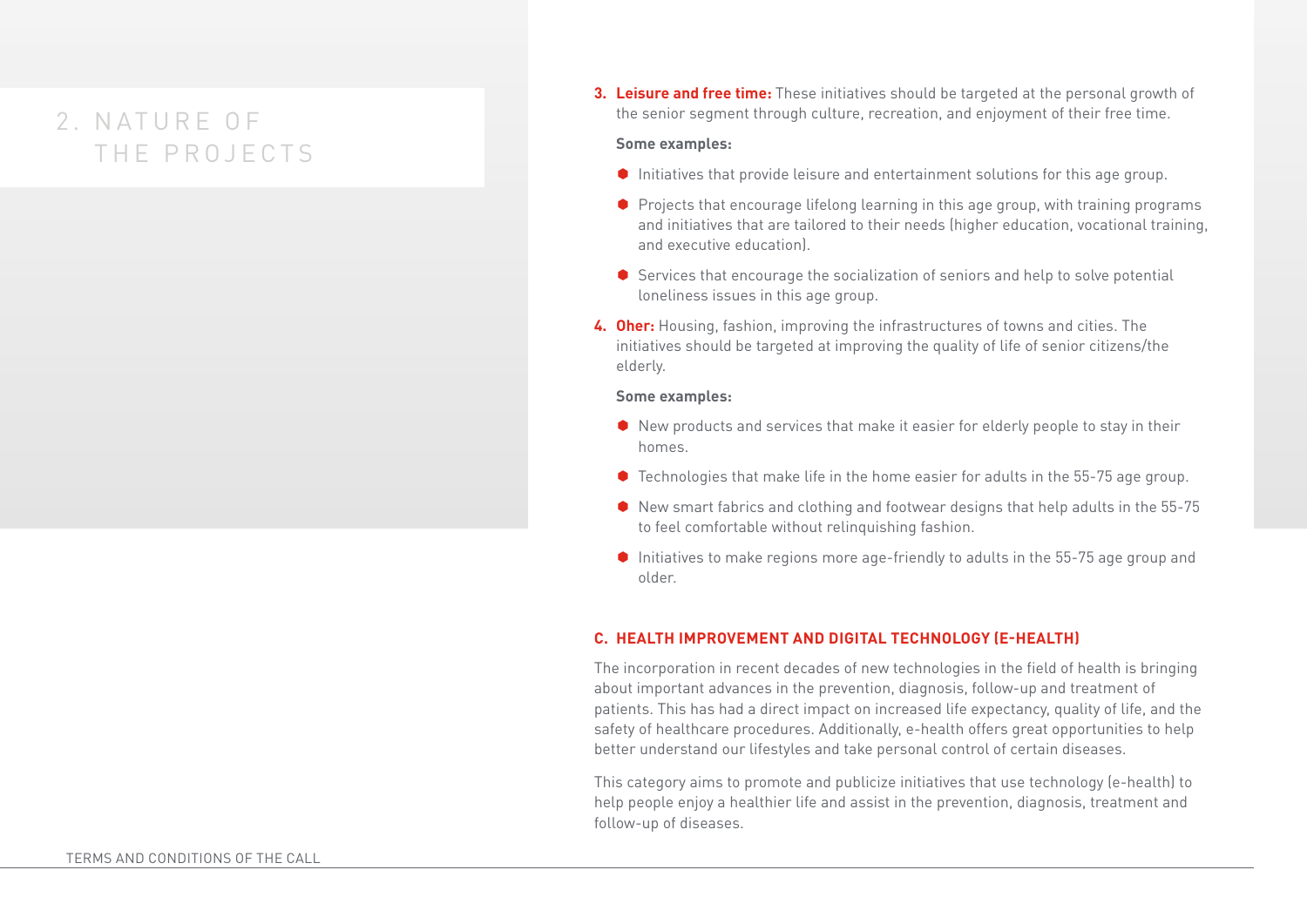#### **Focus areas:**

- **1. Improving healthy habits**
- **2. Diagnosis and treatment of diseases**
- **3. Monitoring and safety in healthcare procedures**
- **1. Improving healthy habits:** Initiatives that help to improve our culture of health, incentivizing healthy behaviors and helping to change unhealthy ones.

### **Some examples:**

- $\bullet$  Platforms or apps that help to improve diets, physical activity, and emotional wellbeing.
- $\bullet$  Tools that help people stick to lifestyle improvements.
- Gadgets that monitor different parameters.
- **2. Diagnosis and treatment of diseases:** Projects that contribute to the early diagnosis of diseases or improve the administration, adherence to and results of treatments.

#### **Some examples:**

- $\bullet$  Telemedicine services
- $\bullet$  Big data or AI apps that contribute to early diagnoses
- Portable or minimally-invasive devices that help to diagnose or treat diseases
- $\bullet$  Robotics
- ◆ Virtual reality apps used in rehabilitation processes that help to reduce recovery times
- 3D printed prosthetics
- $\bullet$  Personalized medicine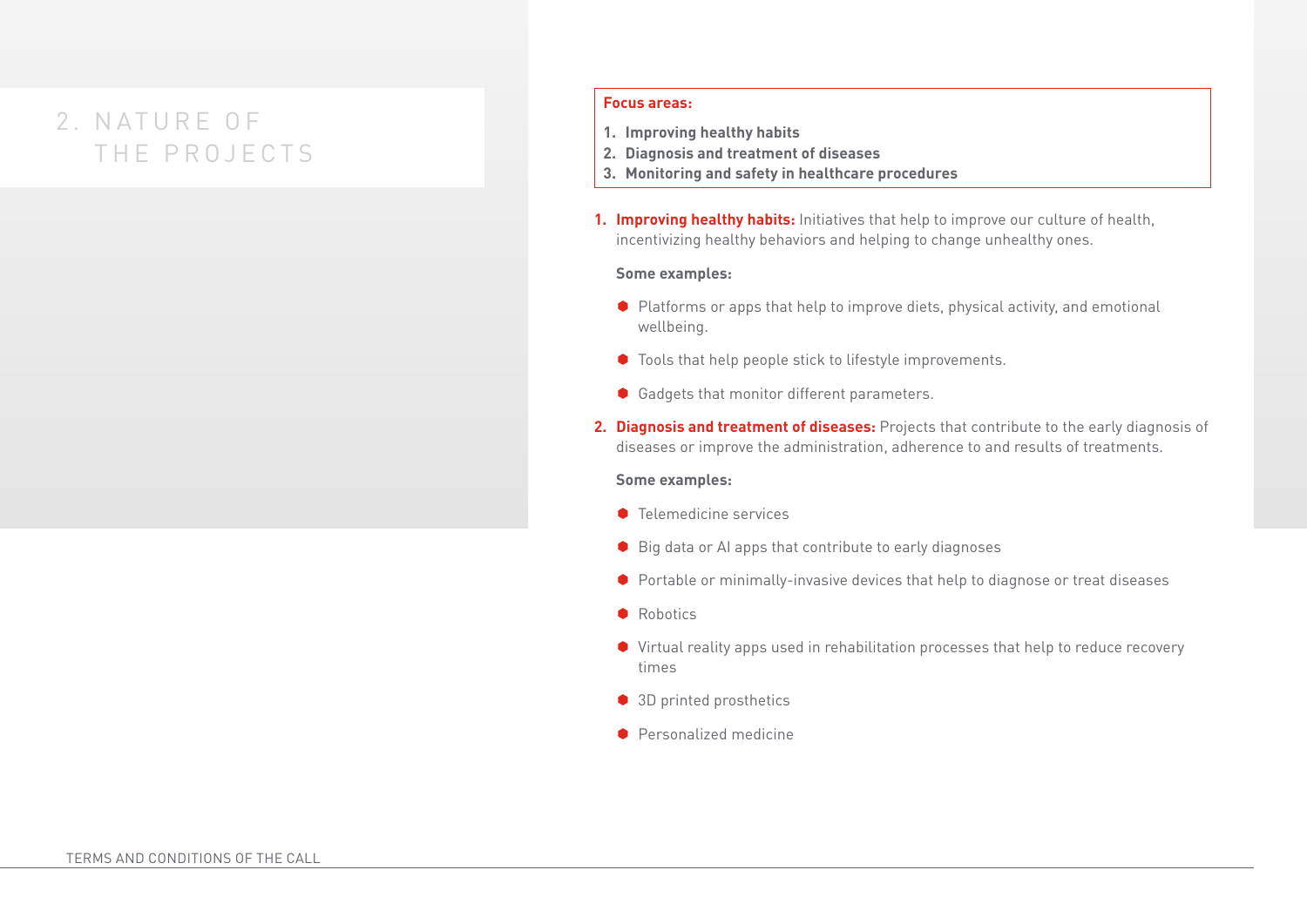**3. Monitoring and safety in healthcare procedures:** Tools that help to make healthcare systems safer, more efficient, and more sustainable.

### **Some examples:**

- Big data or smart apps that help to minimize adverse events
- Telemedicine services
- ◆ Systems that allow access to medical data at any time and from any location
- $\bullet$  Tools that allow greater access to health services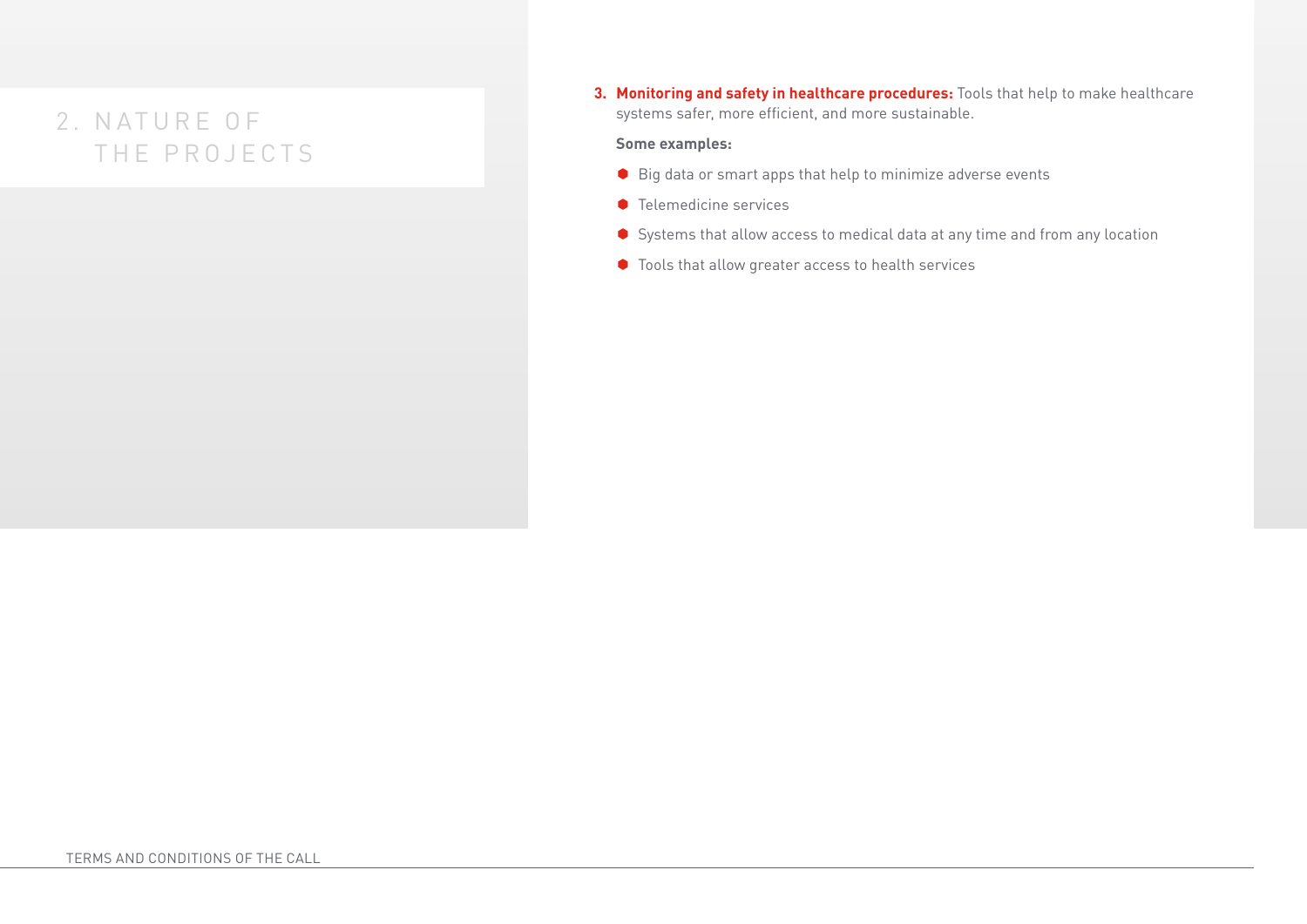# 3. C O M P E T I T I O N REQUIREMENTS

**Formal requirements:** To take part in the competition, the project representative must correctly complete the online form about the project. There is a specific amount of time available to do so, and the form must be submitted before the end of the proposal stage on 15 November 2021.

You should register your submission on the Fundación MAPFRE Awards for Social Innovation website [\(https://innovationawards.fundacionmapfre.org/](https://innovationawards.fundacionmapfre.org/)) and the following information must be provided:

- Basic contact information for all competitors and their projects, including the designated email address for notification purposes.
- $\bullet$  Identification of the member of the team who will act as the team's representative for all relevant purposes.
- $\bullet$  Information about the project
- **Project milestones.**
- $\bullet$  Future of the project.
- $\bullet$  Other relevant information, such as the Summary, which is given a lot of importance when assessing the project.
- $\bullet$  A short 3 minute video (pitch) that addresses the general evaluation parameters.

This information should be submitted in either Spanish, English or Portuguese.

**Material requirements:** To be considered as a candidate, the project must be linked to one of the three categories identified earlier. The same project may be suitable for submitting for more than one category, though you should bear in mind that the assessors will consider the proposal in the light of the category for which it is presented.

**Geographical requirements:** The project should be submitted in the geographical area where its representative, or the entity promoting it, resides, notwithstanding the fact that it may well have a social impact in other regions. This must be in one of the three regions to which these awards apply, i.e. Brazil, the rest of Latin America, and Europe.

**Human resources requirements:** The projects submitted for the awards must have been developed by individuals or working groups with at least one team member working fulltime on the project (hereinafter known as "the teams"). The teams may be attached to or form part of organizations or entities within which the projects are being carried out, or the project may be developed independently.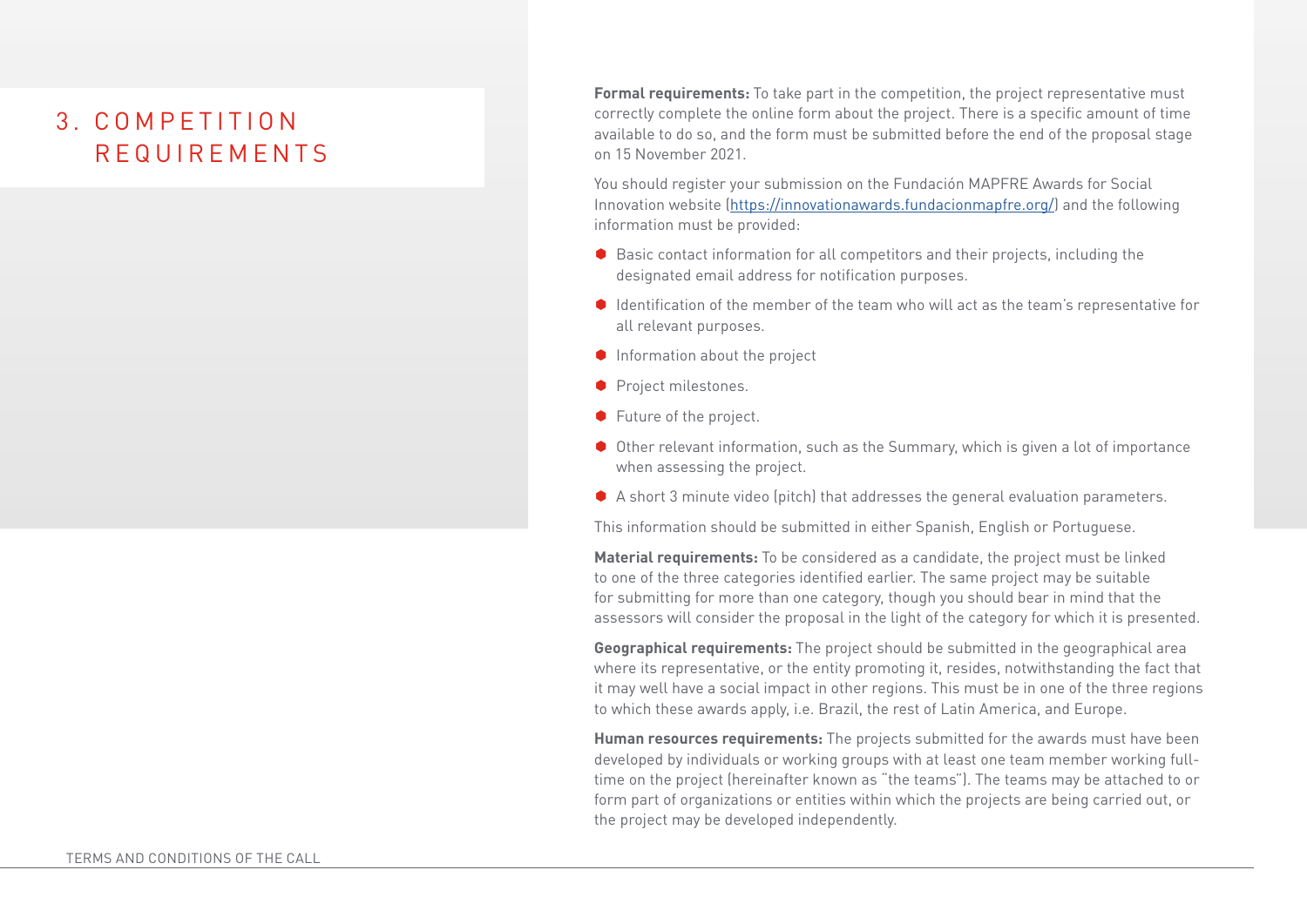# 3. COMPETITION REQUIREMENTS

**Project maturity requirement:** The projects submitted must have at least one prototype/ pilot test of the social innovation idea involving user participation.

**Associated legal aspects.** The organizers of the awards reserve the right not to consider any entries that are contrary to the basic parameters of creating a social ecosystem, those that are based on paralegal or illegal elements or with a dubious reputation, or those that may be considered to involve legal risks.

**Financial requirements:** If the person or entity promoting the project submitted receives some form of income from it, this may not have exceeded €150,000 in 2020 (including donations, contributions, public subsidies, or turnover, if any).

Funds contributed in a personal capacity by the promotors themselves through capital increases, loans or lines of credit are not included in the above income. The amount of the cash prize awarded to the project, if applicable, is also exempt.

In the case of multi-year allocations to a project, any items effectively paid in 2020 will count as income, not the total amount of the multi-year allocation.

If the promotor of the project had an income of more than  $\epsilon$ 150,000 euros in previous years, but a lower income than this in 2020, he/she may participate in the competition if they can properly justify this decrease in revenue.

In accordance with the foregoing, any projects that have received other public or private financial support are not excluded from the competition so long as these sums do not, as a whole, exceed the maximum income limit specified in the previous paragraph.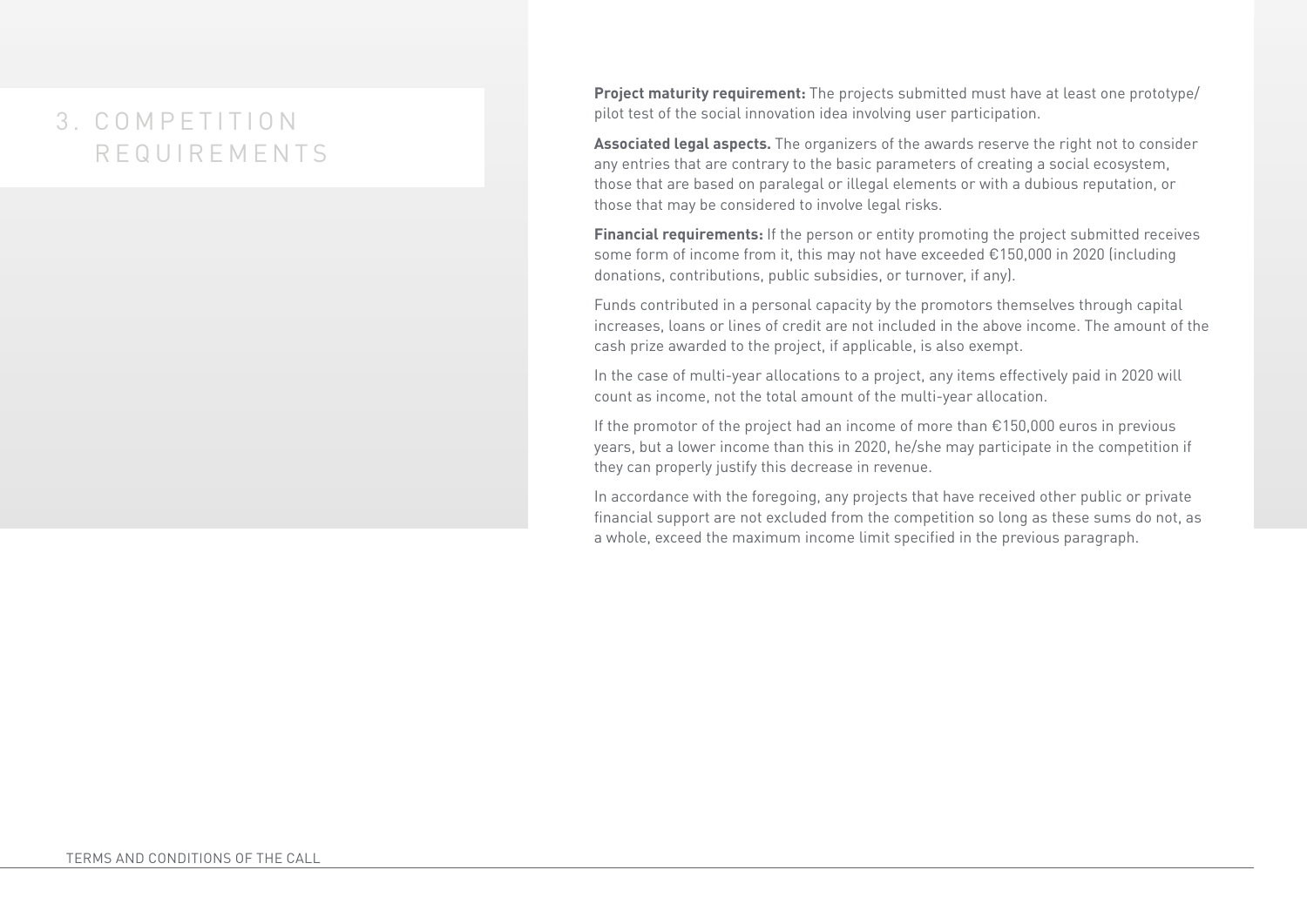### 4. REPRESENTATION

Each project submitted must identify a natural person as its representative, who will act on its behalf and as a point of contact between the project and the organizers of the awards, along with the details of the rest of the team who are endorsing the project's candidacy, if applicable. This representative undertakes to present the candidacy, if selected, and attend the grand final in person which will be held in Madrid, and prior to his/her participation in this event to engage in the training and support provided by the online mentors described in these Terms and Conditions.

The failure of any representative to engage in these preparatory activities for the event, or their absence from any activity or event for any reason, will result in disqualification.

Thus while the projects may be supported by external people or institutions, the team representative must participate in the support program and will also be the person responsible for defending the project in person at the grand final. Consequently, the failure to appear at the grand final, for whatever reason, will be sufficient cause to disqualify the shortlisted candidate. Exceptionally, in the event that the grand final is held online, the candidate can defend his/her project with another member of the team.

Likewise, the person defending their project will be the person designated as the main representative of the project in the Innova Network (Red Innova).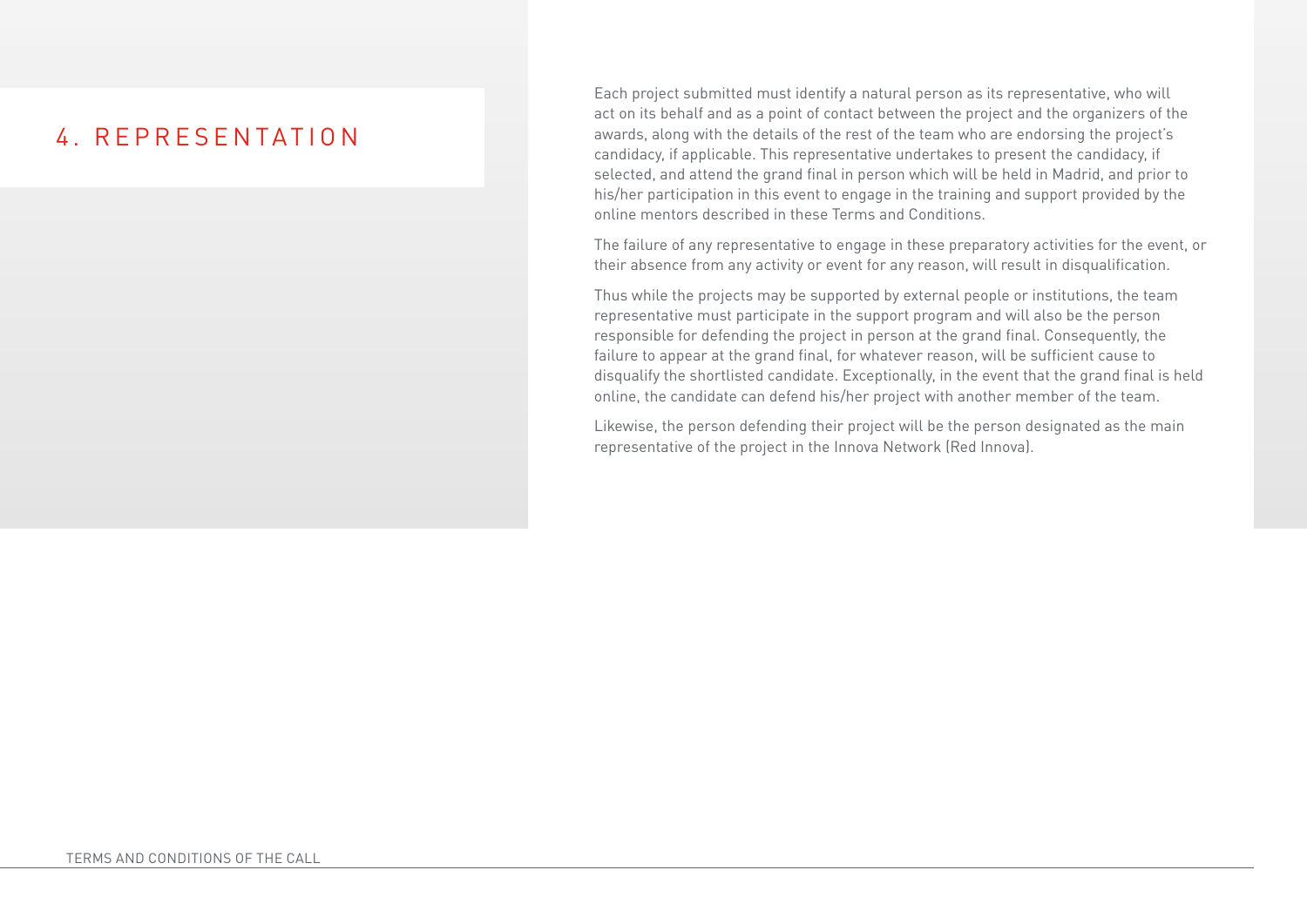# 5. GENERAL A S S E S S M E N T CRITERIA

The level of interest of the projects submitted will be assessed in accordance with the criteria of social impact, innovation, viability, the strength of the team, the maturity of the concept, and associated legal aspects.

The following criteria will be considered by the assessors and members of the jury when evaluating the projects, although this is not an exhaustive list:

- **a) Potential for positive social impact in one of the three award categories:** The positive social impact of the project will be assessed in terms of both its size (the number of people and/or groups affected) and reach (how it helps or finds a solution to a small or large-scale problem).
- **b) Innovation level of the project:** The novelty and disruptive nature of the projects submitted to the competition and the arguments that justify its value to become an actual solution.
- **c) Project viability:** The viability of the projects will be evaluated from a technical, economic and organizational perspective.
- **d) Maturity of the idea, as demonstrated by initial test/pilot results.** The prototype is an important factor to be taken into account, despite the difficulty in assessing it, so it must be presented in terms of an analysis of its operation, scalability and results.
- **e) Ability and experience of the team to develop the project in question.** The team's potential is another of the key criteria in assessing the project. The organizers believe that the sustainability and success of the project also depends upon the team's potential and level of involvement.
- **f) Associated legal aspects:** Any projects about which there are doubts regarding their legal standing will be excluded.

No information will be provided on the individual assessments of any of the projects submitted.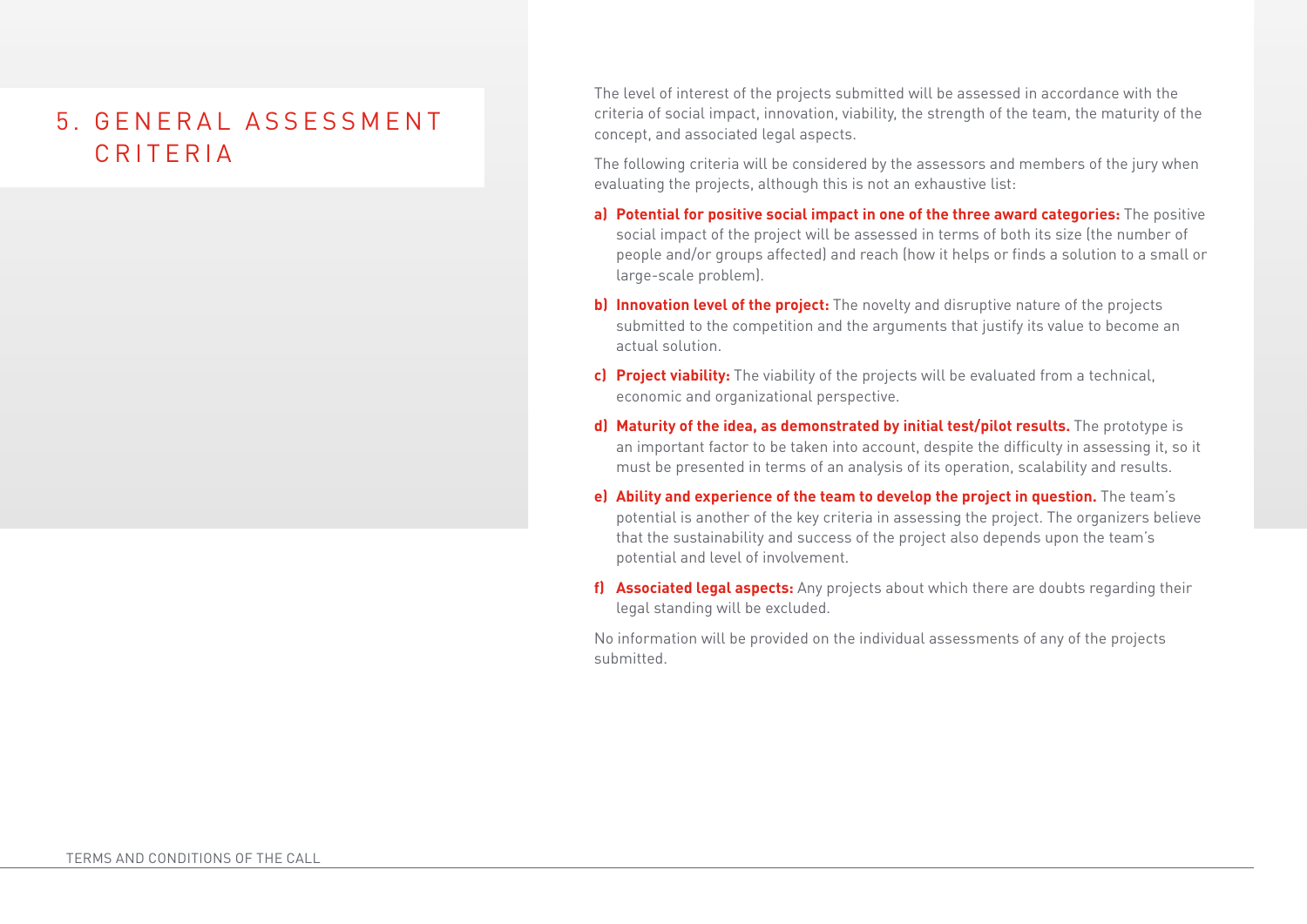### 6. PA R T I C I PAT I O N P H A S E S OF THE AWARDS

The selection process involves the following phases:

- **1. Registration phase:** The registration process is online and will be open from 4 October 2021 through to 23:59 (CET) on 15 November 2021. The system allows you to open and save the application form. Candidates can thus complete it at different times and send it once it has been completed, provided this is within the registration deadline.
- **2. Pre-selection of finalists phase:** The projects submitted will be assessed and a selection made of the 9 finalists (1 per category per region, i.e. 3 finalists per region).

The finalist's position may be left unawarded if a sufficiently worthy project cannot be found in any of the three regions or/and categories.

### **3. Grand final phase:**

**a. Preparation:** Once the finalists have been selected, the preparation phase begins during which the project representatives will start receiving training through online mentoring to strengthen the presentation of the project to potential investors/ backers, increase the appeal of the presentation, and prepare for the grand final.

The active participation of the representative of the finalist project in these training sessions is mandatory. His or her absence, for whatever reasons, will entail his/her disqualification from the grand final, without the right to any form of compensation.

Exceptionally, the designated representative may waive this training in favor of another member of the team, but in this case it must be the latter person who defends the project at the grand final.

It will be the sole responsibility of the candidate or, if applicable, the member of the team occupying his/her place, to have all the necessary documentation (valid passport or visa) to be able to attend the grand final if it is held in person.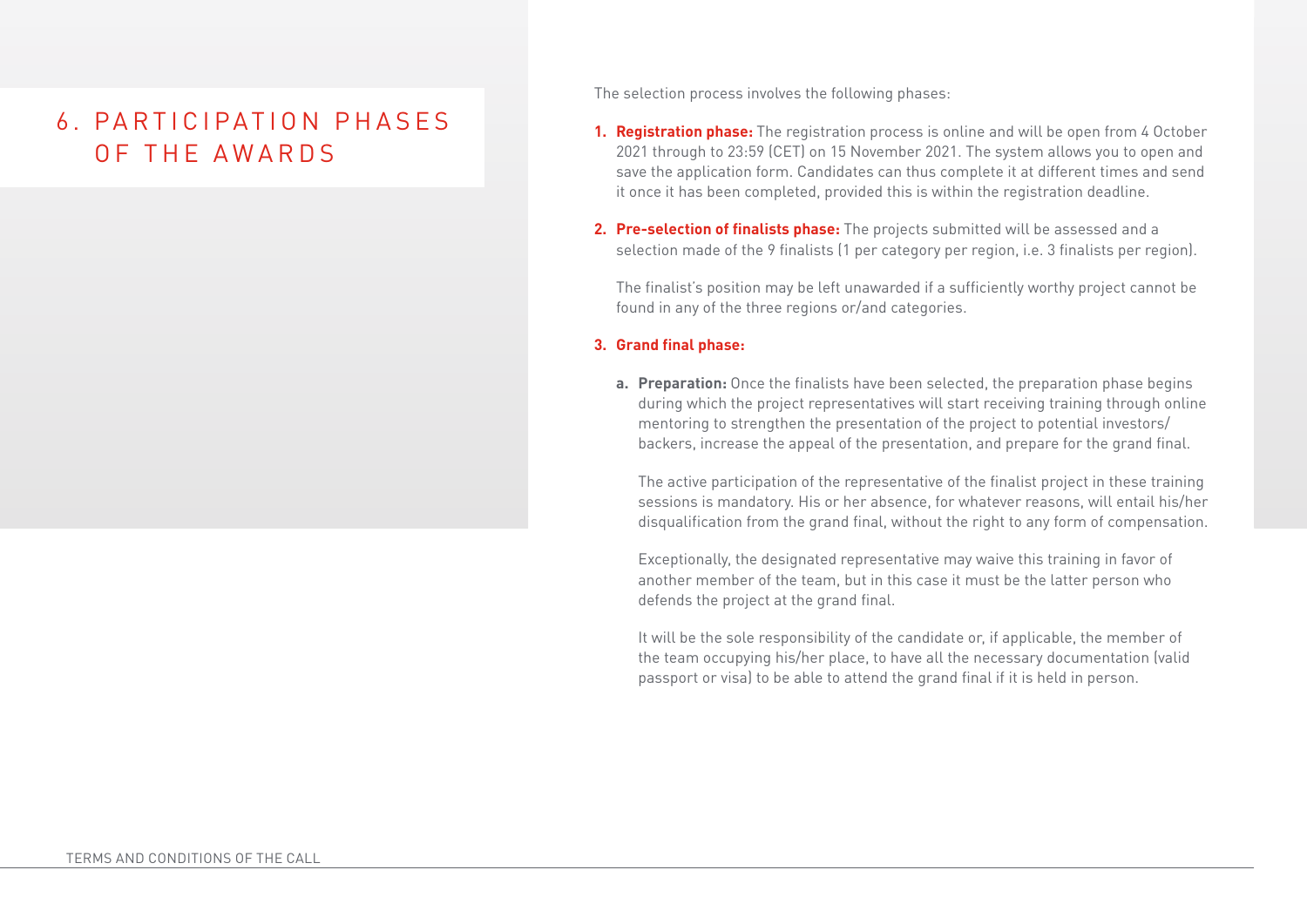### 6. PARTICIPATION PHASES OF THE AWARDS

- **b. Grand final and announcement of winners:** A major event with a big media impact will be held in Madrid, scheduled for April 2022, at which the finalist projects will be presented to a panel of experts invited by Fundación MAPFRE, with the participation of the IE University. The three winning projects (one per category) will be announced at the event during the closing ceremony that marks the end of the fifth edition of the Awards, where the project promotors will receive:
	- ◆ A cash prize of €40,000 euros each, which will be released once the legallyrequired documents have been submitted.
	- $\bullet$  Free support from a coach specializing in presentation skills, an expert in public relations and communications, and an expert in growing social innovation projects.
	- $\bullet$  Free professional advice in relation to the business aspects of their respective projects.

Fundación MAPFRE may decide, at its sole discretion, that the grand final should be attended remotely by some or all of the participants for reasons of public health or social instability.

The winner's position may be left unawarded if a sufficiently worthy project cannot be found in any of the three categories.

**Fundación MAPFRE's Innova Network (Red Innova):** The Innova Network was created by Fundación MAPFRE to provide continuity to the Awards beyond the selection and competition process. This network was set up in 2018 and initially comprised the representatives of the semi-finalist projects from previous competitions. With additional members of the network being added progressively. After this fifth edition, the finalists will also be entitled to join the Innova Network.

Red Innova membership is considered to be part of the reward that the participating projects, through their representatives, have already received since they were designated as finalists.The essence of the network is based on the co-creation system, whereby members actively collaborate with each other. Our initial conclusions have found that the network provides the following advantages: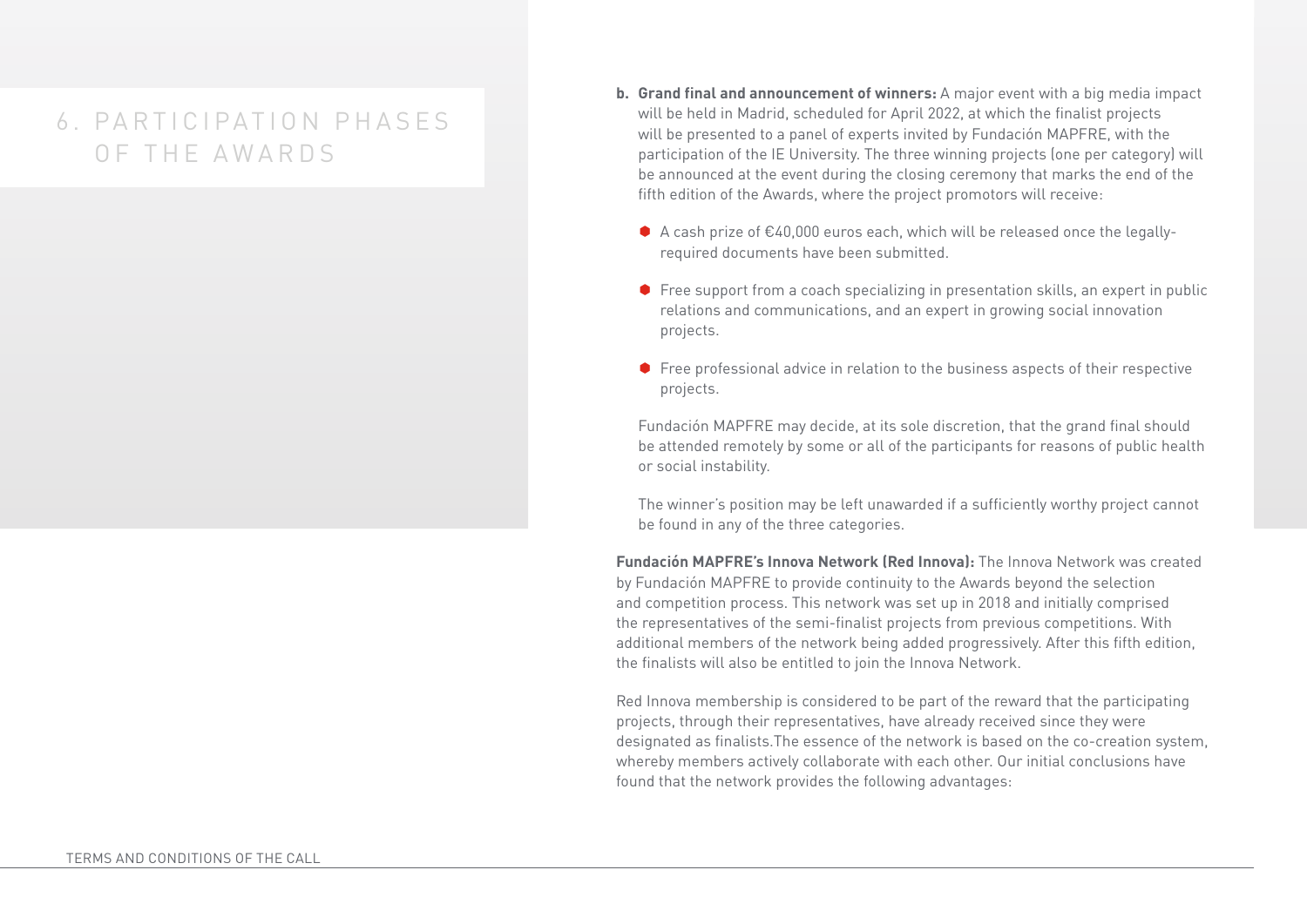## 6. PARTICIPATION PHASES OF THE AWARDS

- Training: Training sessions on matters of general interest to enhance personal skills and the management of initiatives.
- Spreading the word: Prevalence of network members at the different editions of the Fundación MAPFRE Awards for Social Innovation.
- Exposure: The possibility of being appointed as Ambassador of the awards in their geographical region.
- All the other benefits associated with the co-creation process designed for these purposes by its members.

However, Fundación MAPFRE reserves the right to cancel this network at any time and for any reason, subject to prior notice to its members, over whom it may also exercise its rights as moderator in relation to any comments or activities it deems inappropriate or not commensurate with the purpose for which the network was set up.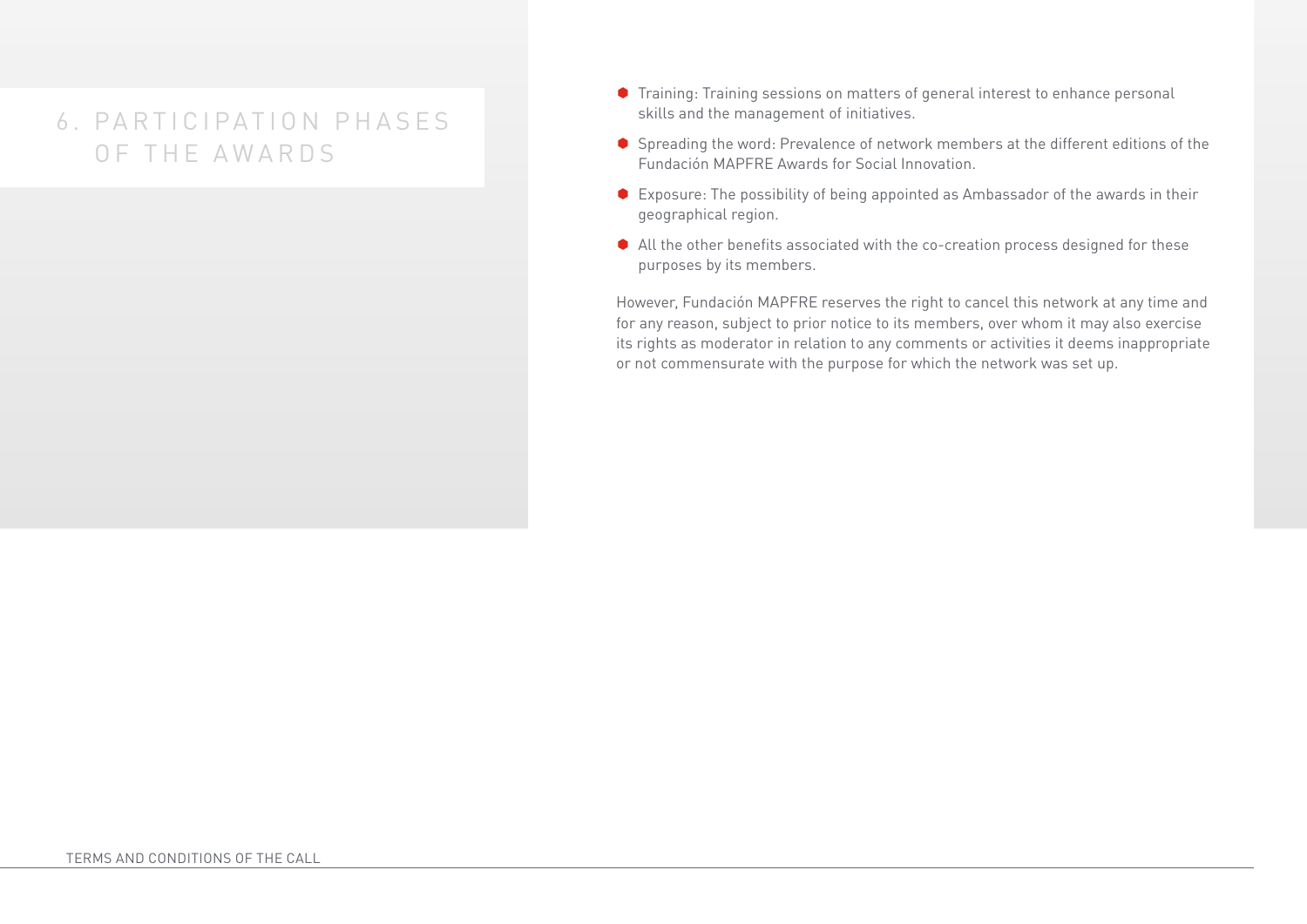# 7. D E A D L I N E S AND SCHEDULE

The promotors should submit their projects via the website of the Fundación MAPFRE Awards for Social Innovation prior to identifying one representative per project. Confirmation of the registration of each project will be immediate once the documentation requested for each project has been completed.

The period for submitting candidacies opens on 4 October 2021 and closes at 23:59 (CET) on 15 November 2021.

| <b>Phases</b>                  | <b>Estimated dates</b>                                                       |
|--------------------------------|------------------------------------------------------------------------------|
| Registration                   | 4 October 2021 – 15 November 2021                                            |
| Analysis of projects submitted | December 2021 – February 2022                                                |
| Notification of finalists      | Second fortnight of February 2022                                            |
| Preparation of Grand final     | March-April 2022                                                             |
| Grand final                    | Planned for April 2022 (participation in prior<br>preparations is mandatory) |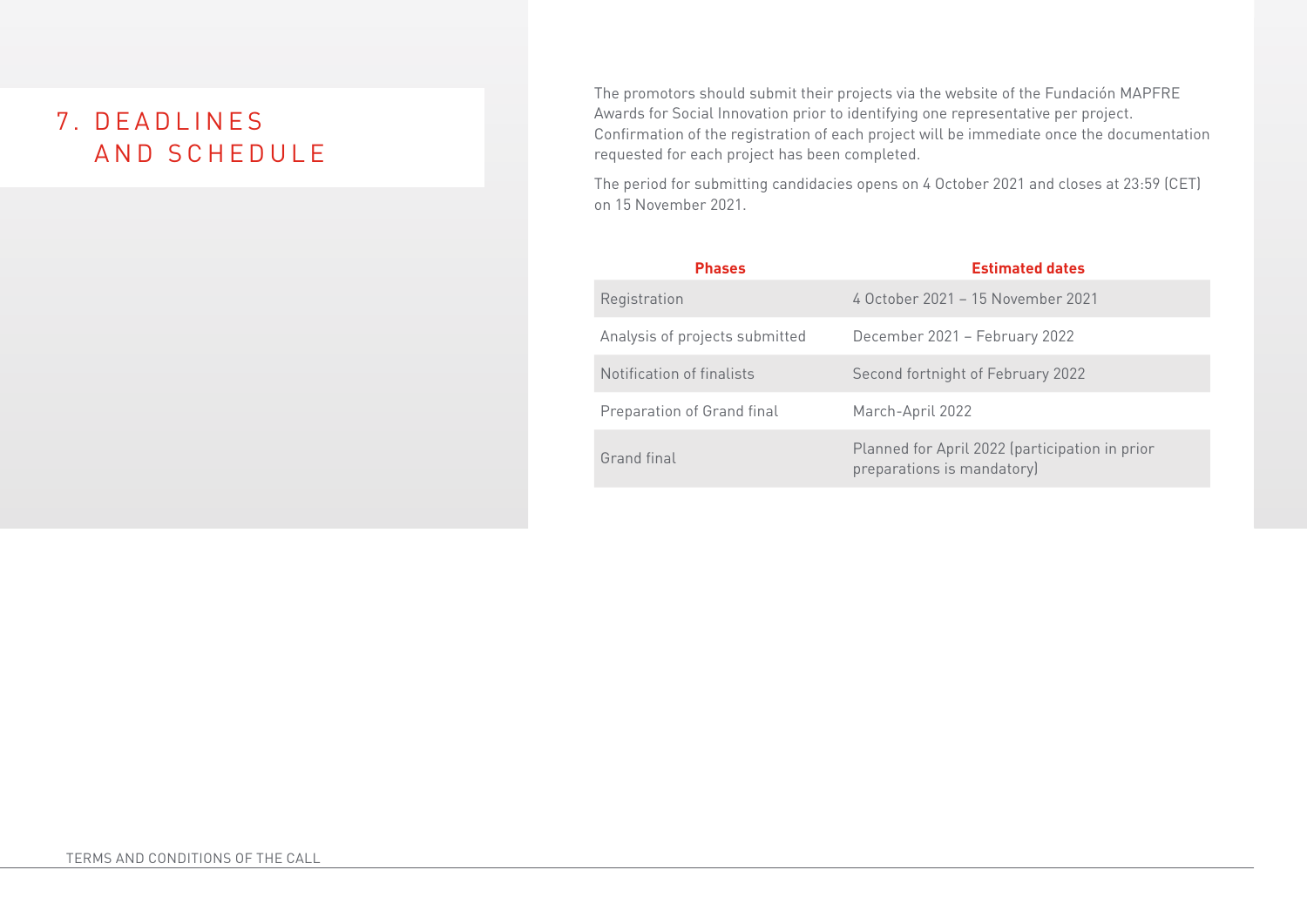### 8. JURY

The different juries involved in the various phases of the selection process will be made up of experts appointed by Fundación MAPFRE, with the participation of the IE University, as well as other experts invited by the two organizations. The jury's function is as follows:

- a. To assess and judge the projects submitted and select the finalists to take part in each of the three categories that will attend the grand final in Madrid.
- b. To select, at the grand final, one winning project in each category to receive the award.

**Fundación MAPFRE** Awards for Social Innovation reserves the right, unilaterally and without prior notice, to exclude any participant, and hence the candidacy of the project submitted for the competition, especially in those cases where there is suspicion or proof that there is an attempt to defraud, alter and/or interfere with, either directly or indirectly, the proper operation and the normal and legal process of this competition.

Both the organizers of the **Fundación MAPFRE Awards for Social Innovation** and the Jury appointed for the different phases will be empowered to interpret the Terms and Conditions of these Awards, and their decisions will be final and irrefutable.

Throughout the selection process of the finalists, confidentiality is guaranteed with regard to the ideas and/or projects submitted.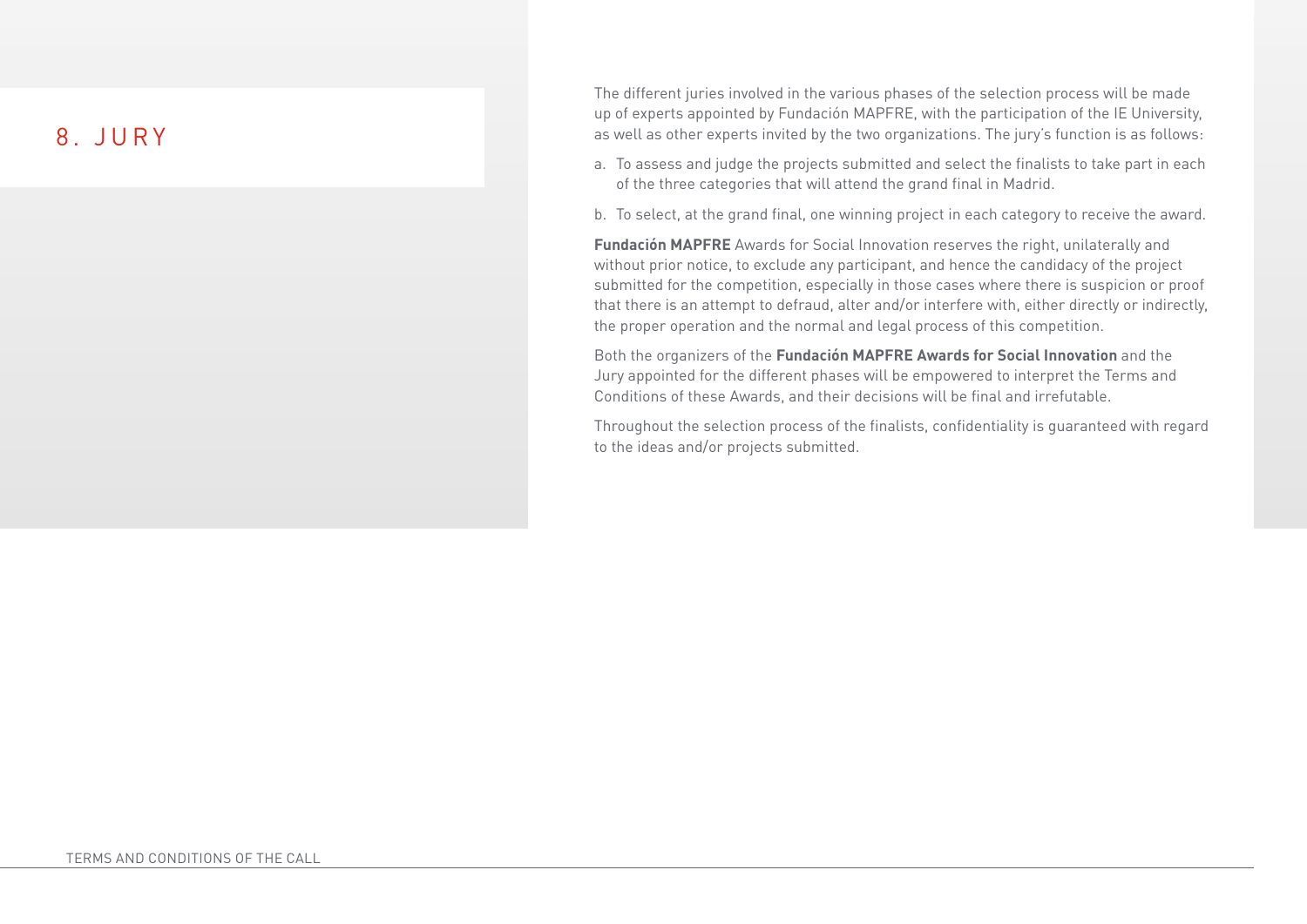### 9. AWARDS

From all the applications submitted, up to three semi-finalists will be chosen per region for each of the three categories (a total of nine semi-finalists per region):

- Prevention and Mobility
- $\bullet$  Senior economy
- $\bullet$  Health Improvement and digital technology (e-Health)

All the finalists (9) will enjoy the following benefits through the person of their designated representative:

- $\bullet$  Online support by one mentor per candidate to help strengthen the presentation of the project to investors/backers, enhance the appeal of the presentation, and help prepare for the grand final. Each representative of a finalist project will have two onehour online meetings with their mentor. The representative's participation in these mentoring sessions is mandatory in order to take part in the grand final.
- $\bullet$  Exposure of their project in both the conventional media (written press) and online supports (media outlets, website, social media, blogs, etc.).
- $\bullet$  The chance to present their project at the grand final in Madrid, an event to which international experts and potential backers will be invited. It is possible that he presentation may be made online in the event that Fundación MAPFRE, at its sole discretion, decides that the event must be held remotely for reasons of public health or social instability.
- $\bullet$  The travel and accommodation expenses of the representative of each finalist project will be covered by the **Fundación MAPFRE Awards for Social Innovation** (who must be the same person that receives the online mentoring). Any other expenses, for example for a companion of the representative, are payable by the participants. If, for reasons of public health or social instability, Fundación MAPFRE decides at its sole discretion that the event will be held with all or some of the representatives participating remotely there will be no compensation whatsoever for the withdrawal of these expenses either in cash or in kind, and Fundación MAPFRE shall have no obligation to invest in any other activity other than those related to this call.
- Joining the Innova Network (Red Innova).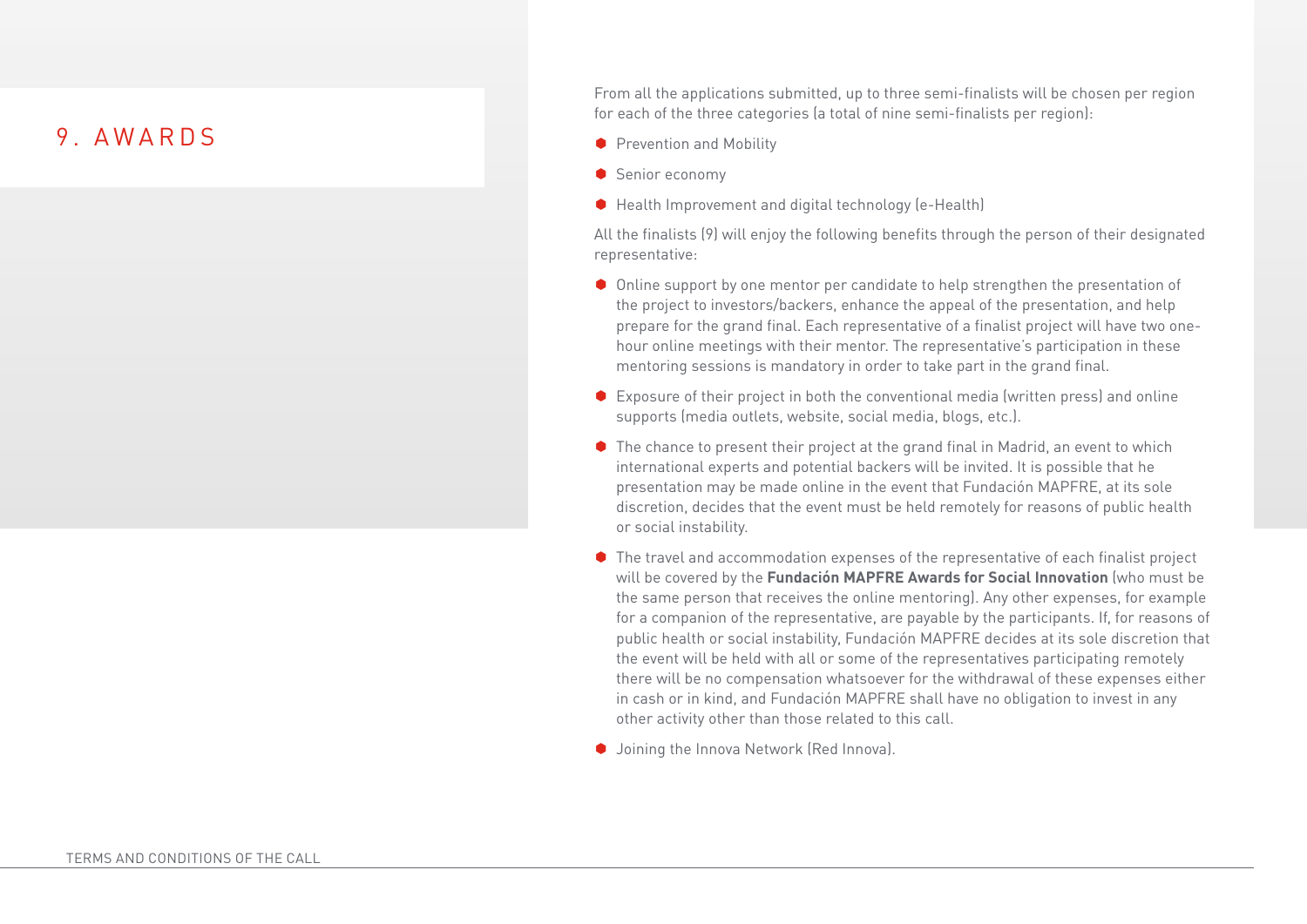### 9. AWARDS

The three winning projects (one per category) will receive their awards at the grand final in Madrid, which is expected to take place in April 2022, of which there will be wide media coverage. In addition to the benefits outlined above, the promotors of each winning project will receive:

- $\bullet$  Cash prize of €40,000 in the form of a donation to the competing company or institution, if applicable, and otherwise to the member or members of the team of the winning project, to be shared pro-rata between them. This cash prize is subject to Spanish tax and money laundering laws. With regard to tax and anti-money laundering legislation, the award-winners are required to present Fundación MAPFRE with whatever documents may be required by the latter to comply with these regulations as a prerequisite for receiving the prize. Failure to deliver these documents will result in the loss of the prize.
- $\bullet$  Support of a coach specializing in presentation skills, an expert in public relations and communications, and an expert in growing social innovation projects through online and/or in person sessions in the following areas: (1) presentation skills; (2) public relations and communications tools; (3) in-depth exploration of how to upscale/grow social innovation projects.
- $\bullet$  The exact duration of the coaching for each of the winners will be determined by Fundación MAPFRE and IE University based on their needs, but will be a maximum of 15 hours in total.
- In addition, Fundación EY (FEY), a foundation that is collaborating with Fundación MAPFRE in the fifth edition of these awards, is offering free consultancy sessions to the three winners by a team of volunteer professionals from Ernst & Young on the business aspects of their respective projects. This collaboration will start within four weeks of the announcement of the award and must conclude within a maximum of nine months, unless extended by the written agreement of the parties for a specific period.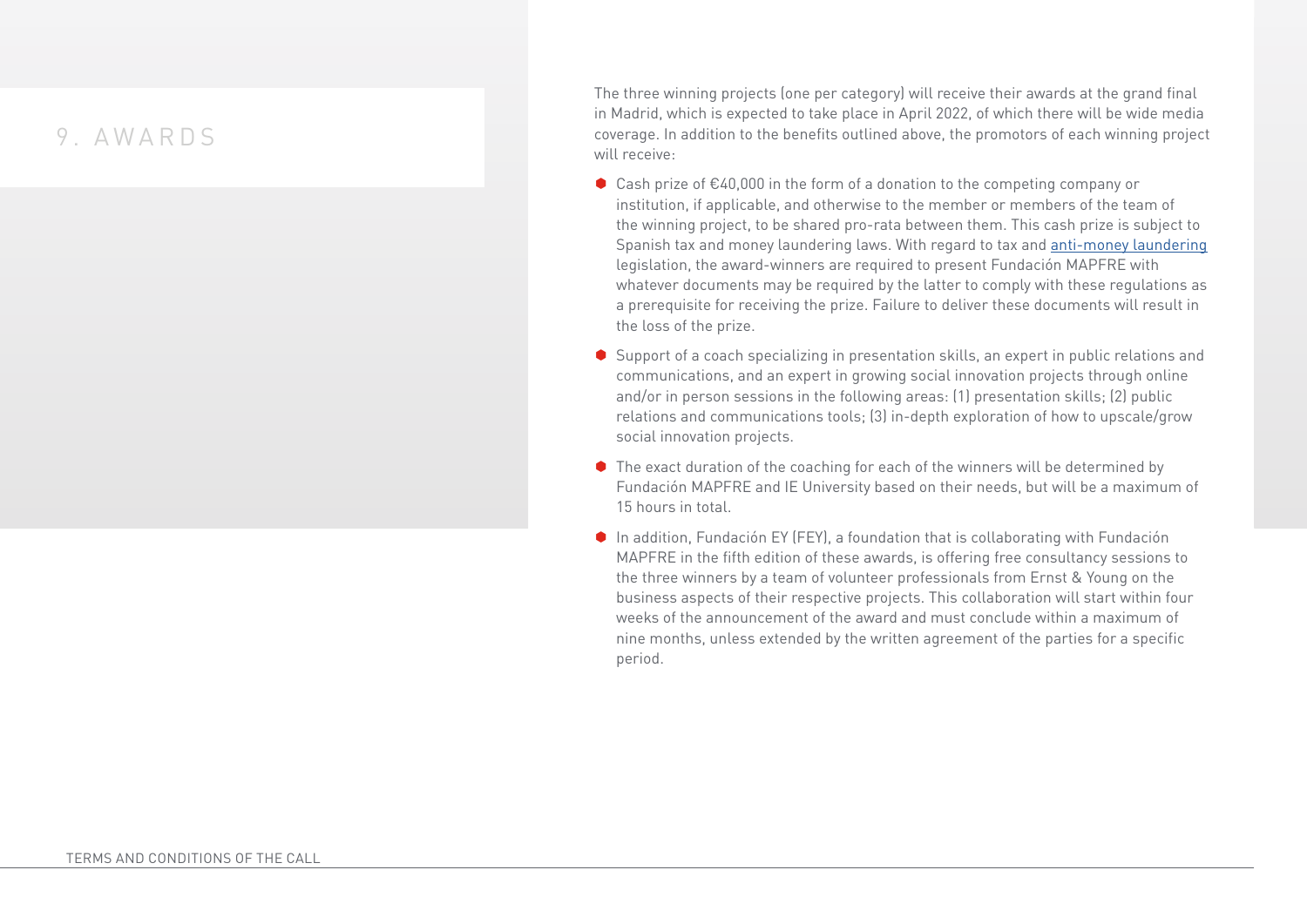### 10. LEGAL CONSIDERATIONS

### **Definition of participant**

The submission of a project as a candidate for the fifth edition of the **Fundación MAPFRE Awards for Social Innovation** confers the status of participant in this initiative to all those who identify themselves individually or the members of the team.

#### **Participation conditions**

Participation in the competition is free of charge and all participants must be natural persons or legal entities whose members are of legal age. All employees and service providers of Fundación MAPFRE, of MAPFRE as an institutional group, of the Instituto de Empresa (IE) and the IE Foundation, and of any entities associated with any of them, as well as their family members up to the second degree of consanguinity and the employees of those companies who have been involved in the development and/or mechanics of the competition, are excluded from it.

Any semi-finalists or finalists from previous editions of the competition are also excluded from this particular event.

### **Obligations and responsibilities of the participants**

The fact of participating implies the full and unreserved acceptance of the competition Terms and Conditions. Participants guarantee the accuracy and truthfulness of the data provided to take part in the competition.

Participants are informed about, and expressly consent to by means of registering for this competition, the processing of their personal data to manage their registration and participation in this and future editions of the Fundación MAPFRE Awards for Social Innovation. Fundación MAPFRE, the Instituto de Empresa Foundation and INSTITUTO DE EMPRESA S.L. are the organizations responsible for processing these data.

If the data provided refer to third parties other than the participant, the participant undertakes to obtain their prior consent for their data to be communicated, and to inform them in advance of the purposes of processing these data, communications and any other terms provided in this document and in the Additional Information on Data Protection.

You may at any time exercise your right to the access, rectification, erasure, limitation, opposition and portability of your data.

You can consult the Additional Information on Data Protection at the following link:

[https://www.fundacionmapfre.org/fundacion/es\\_es/politica-privacidad/privacy-policy](https://www.fundacionmapfre.org/fundacion/es_es/politica-privacidad/privacy-policy-awards-social-innovation.jsp)[awards-social-innovation.jsp](https://www.fundacionmapfre.org/fundacion/es_es/politica-privacidad/privacy-policy-awards-social-innovation.jsp)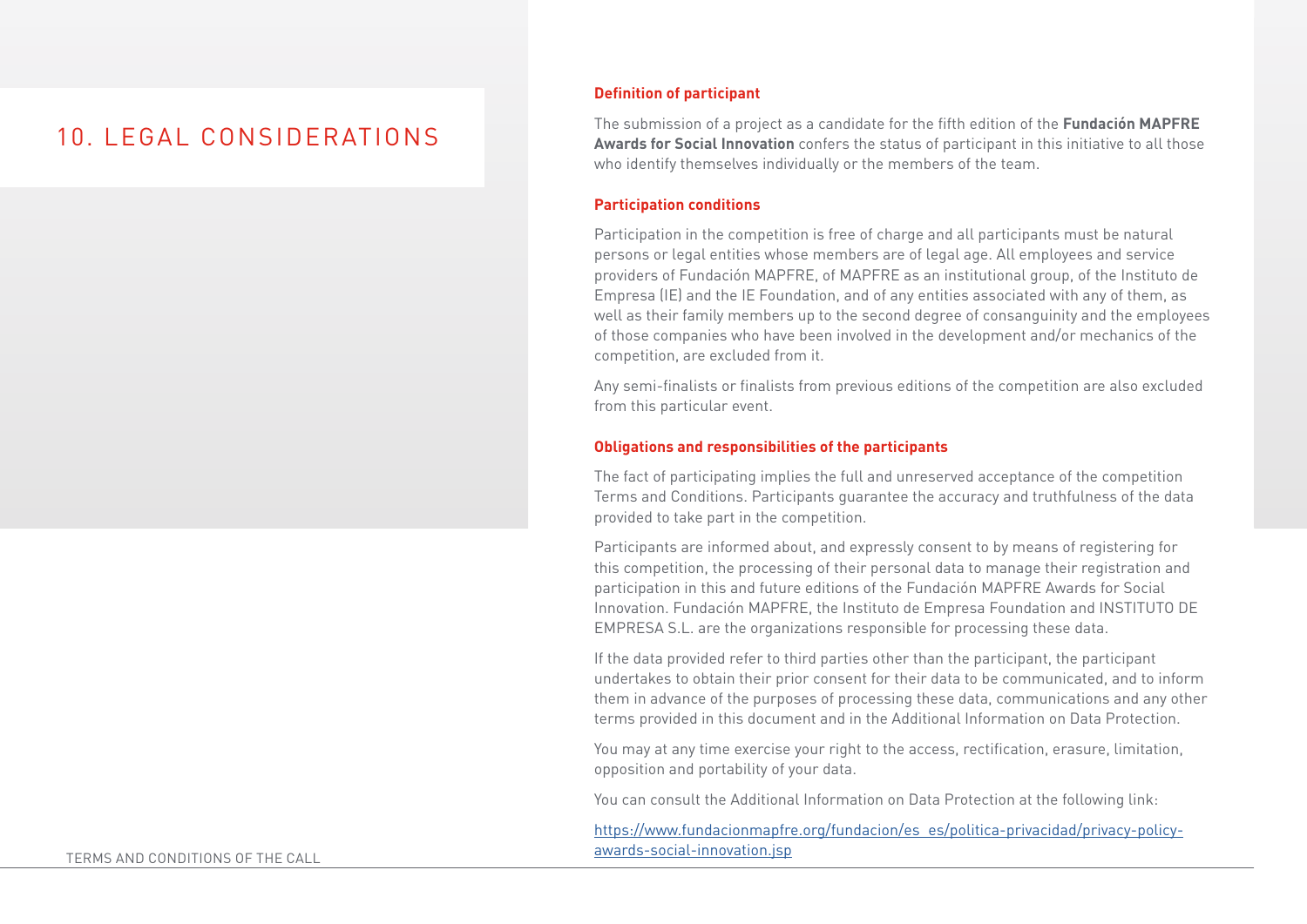### 10. LEGAL CONSIDERATIONS

Falsification of any type of data or the breach of any of the requirements set forth in these Terms and Conditions will provide sufficient cause for disqualification from the competition.

#### **Obligations of finalists**

Participants whose projects are selected as finalists undertake to work with their assigned mentor and present their project at the grand final. Fundación MAPFRE reserves the right to veto the presentation of those representatives who they consider do not meet the necessary requirements. If the project is being submitted by a team, they must designate a representative to present it at the final, if applicable, who must be the same person who actively participates in the support sessions. Failing any such identification, it will be assumed that the person who has presented the candidacy has the status of representative.

A summary of each project must be prepared by each finalist (according to the guidelines that will be provided) so that Fundación MAPFRE can publish a review of the finalist projects and a brief video presentation.

Participants whose projects are selected as finalists undertake to participate (one person per team; either in person, should this be the case, or remotely if decided by Fundación MAPFRE, at its sole discretion, for reasons of public health or social instability) in the support activities for the finalists which could take place in Madrid during the two days leading up to the grand final, and to present their project at the grand final. Fundación MAPFRE reserves the right to veto the presentation of those representatives who they consider do not meet the necessary requirements.

The finalists also undertake to participate in actions in the conventional media and online supports (websites, social media, etc.) that are deemed necessary for the promotion and broadcast of the initiative.

### **Obligations of the organizers of the Awards**

The organizers of the **Fundación MAPFRE Awards for Social Innovation** undertake to coordinate the assessment of the projects submitted to the competition to determine which ones will be selected as finalists as well as the winning project in each category.

However, in the event that insufficient applications are received to fulfil at least one of the three categories in each of the three regions, or in the event that the organizers perceive an evident lack of quality in the projects submitted, they may declare one of the categories null and void or, as a last resort, postpone or cancel the competition.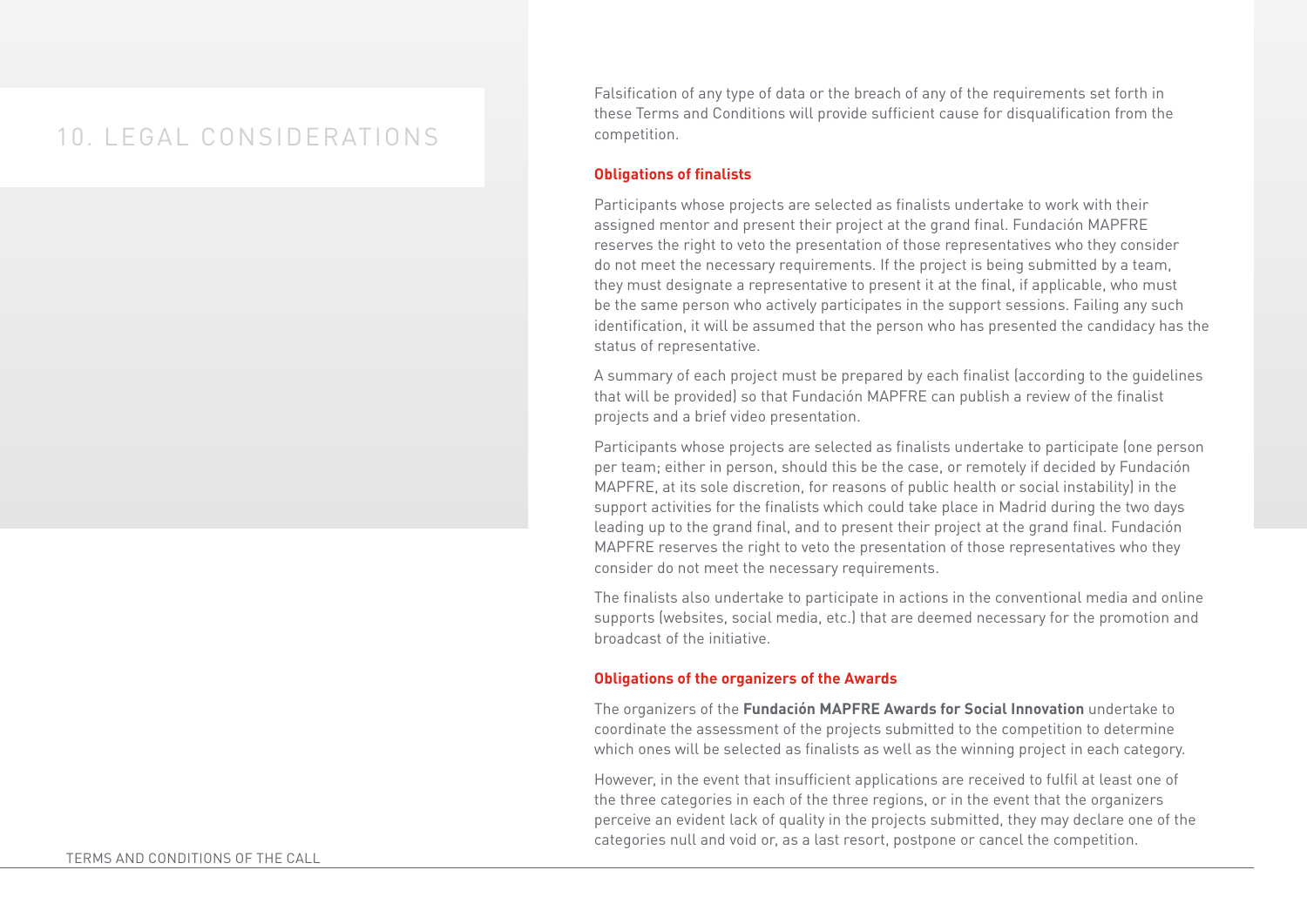# 11. IN DUSTRIAL A N D IN TELLECTUAL PROPERTY RIGHTS

### **Ownership of the projects submitted for the competition**

The ownership of all the projects submitted for the competition that are protected by, or likely to be protected by, Industrial and Intellectual Property Law corresponds to the authors and/or owners of the abovementioned projects.

Participants in the competition expressly guarantee and recognize that they are the legitimate owners of the projects submitted or, if applicable, have been given the express authorization of their legitimate owners for the projects to be disclosed through this competition.

Fundación MAPFRE and IE University do not accept any responsibility, either directly or indirectly, with respect to any type of controversy, dispute and/or legal action that may arise as a result of the publication, disclosure and/or broadcast of projects in the fifth edition of the **Fundación MAPFRE Awards for Social Innovation** without the mandatory consent of their legitime owners.

#### **Advertising and/or broadcast of the projects submitted to the competition**

Participants in the fifth edition of the **Fundación MAPFRE Awards for Social Innovation**  declare that they are aware of and accept the fact that non-sensitive information about the projects may be published on the awards website as well as in any other media that the organizers designate and consider appropriate to publicize this initiative.

Participants in the competition retain their authorship and/or ownership of the projects submitted, as well as any Industrial and Intellectual Property Rights deriving from them. Under no circumstances will their publication and/or broadcast by the organizers be understood to imply the waiver, granting and/or transfer of their Industrial and Intellectual Property Rights.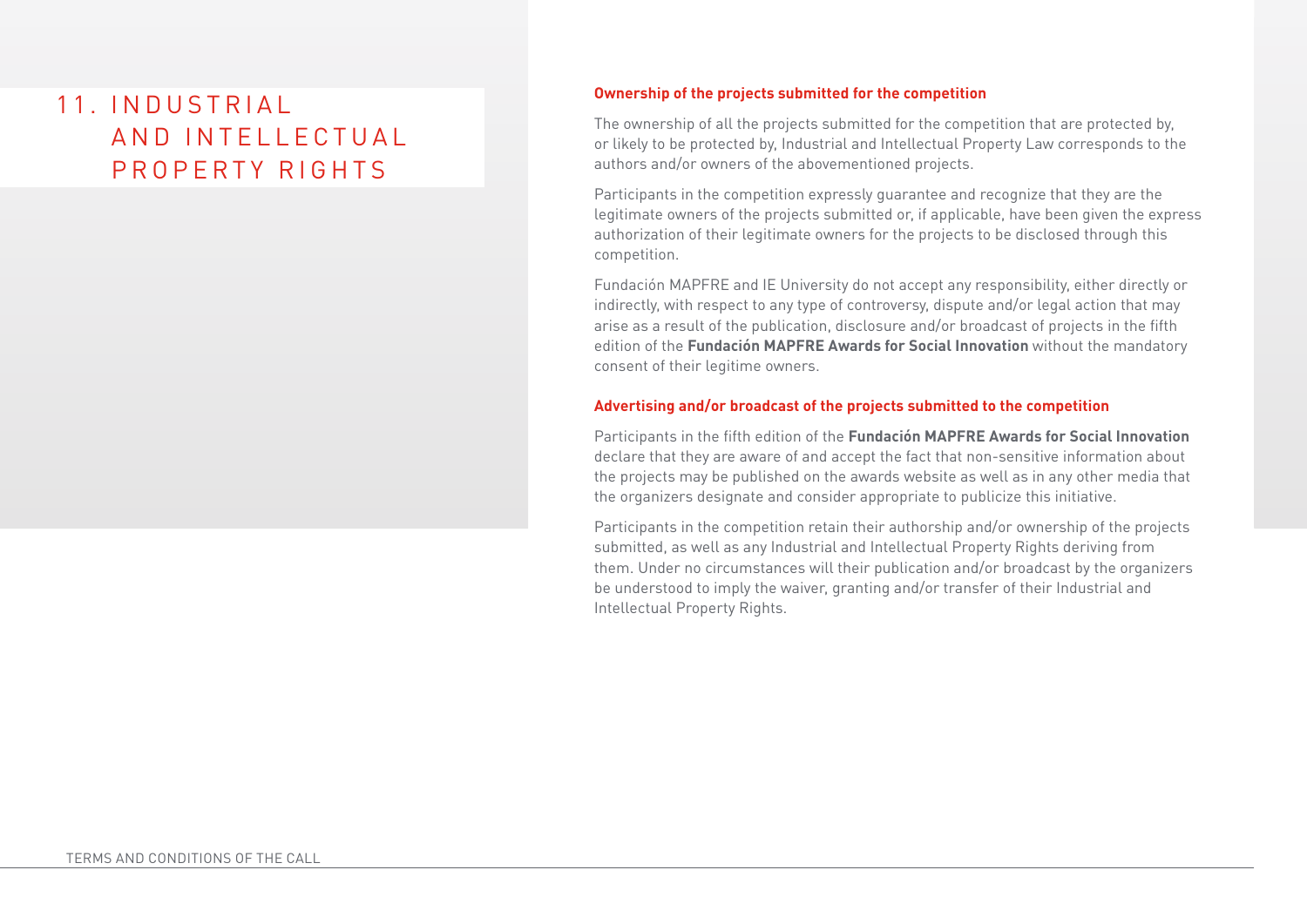# 12. A C C E P TA N C E O F THE TERMS AND CONDITIONS

The simple fact of participating in the fifth edition of the **Fundación MAPFRE Awards for Social Innovation** implies acceptance of the full content of these Terms and Conditions. The non-acceptance of any of the points that make up these Terms and Conditions precludes participation, and in the event that the person is selected and/or wins an award, the prize will be voided automatically.